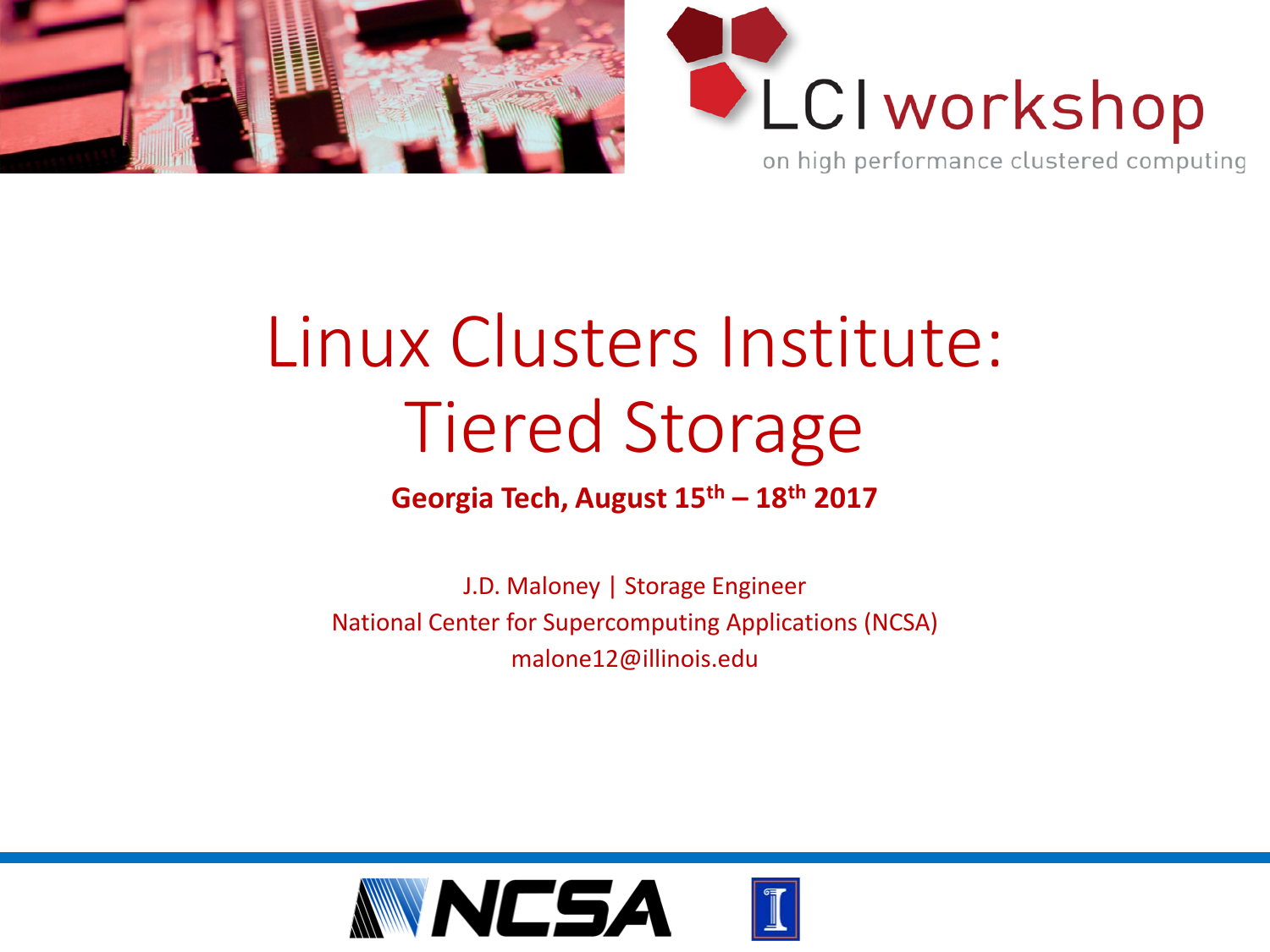

## Tiered Storage: What is it & Why

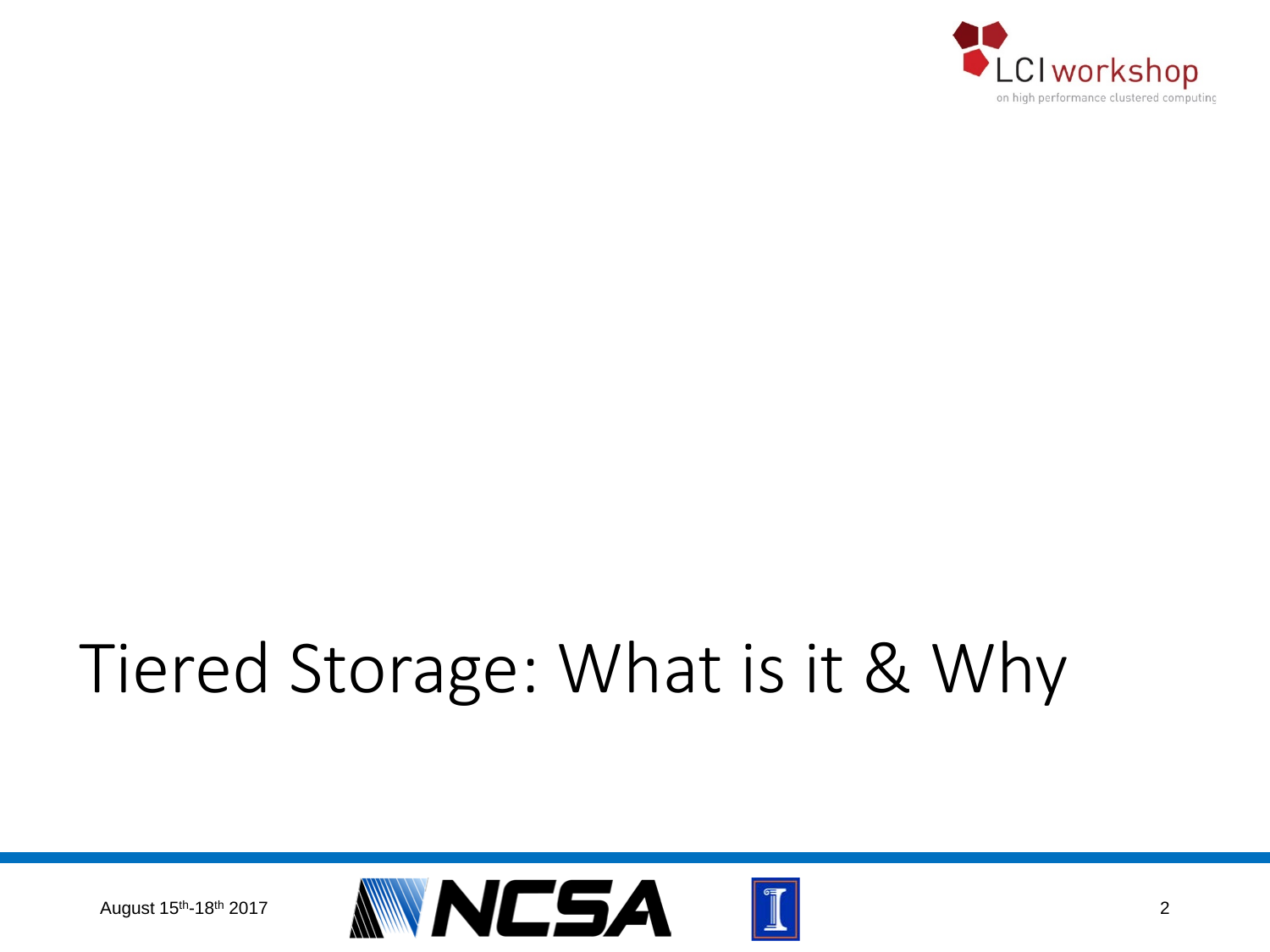

## The Concept - Tiers

- A storage tier is a group of storage media with the same properties and characteristics, some examples:
	- SSDs as a Fast Tier
	- HDDs for a slower Tier
	- Tape for an archive Tier
- Different tiers of data host different types or classifications of data, for example:
	- Certain directories live in certain tiers
	- Data with certain properties live in certain tiers
- Each of the tiers offers a different set of characteristics that's beneficial in different circumstances

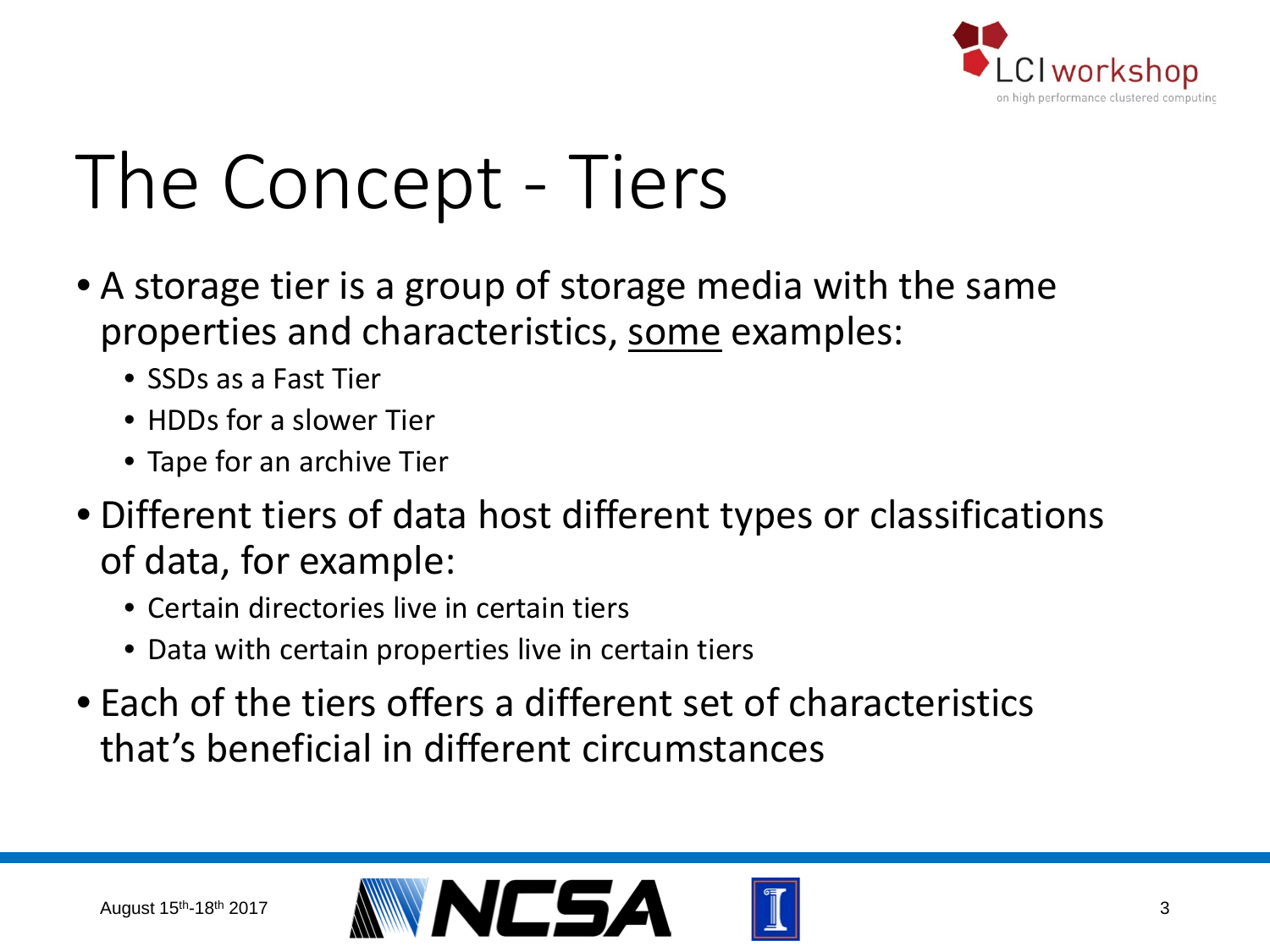

## The Concept - HSM

- While data movement between tiers can be done manually, automatic movement is most desired
- In order for automated migrations to take place the file system needs to support an HSM (Hierarchical Storage Manager)
- Based on given policies data is migrated between the different storage tiers automatically
	- Ready on fast tiers when the data is needed promptly
	- Pushed down to slower levels of storage for files that are rarely used
- Both Spectrum Scale (GPFS) and Lustre support HSM
	- Built into Spectrum Scale
	- Built into Lustre, but driven from external Robinhood System



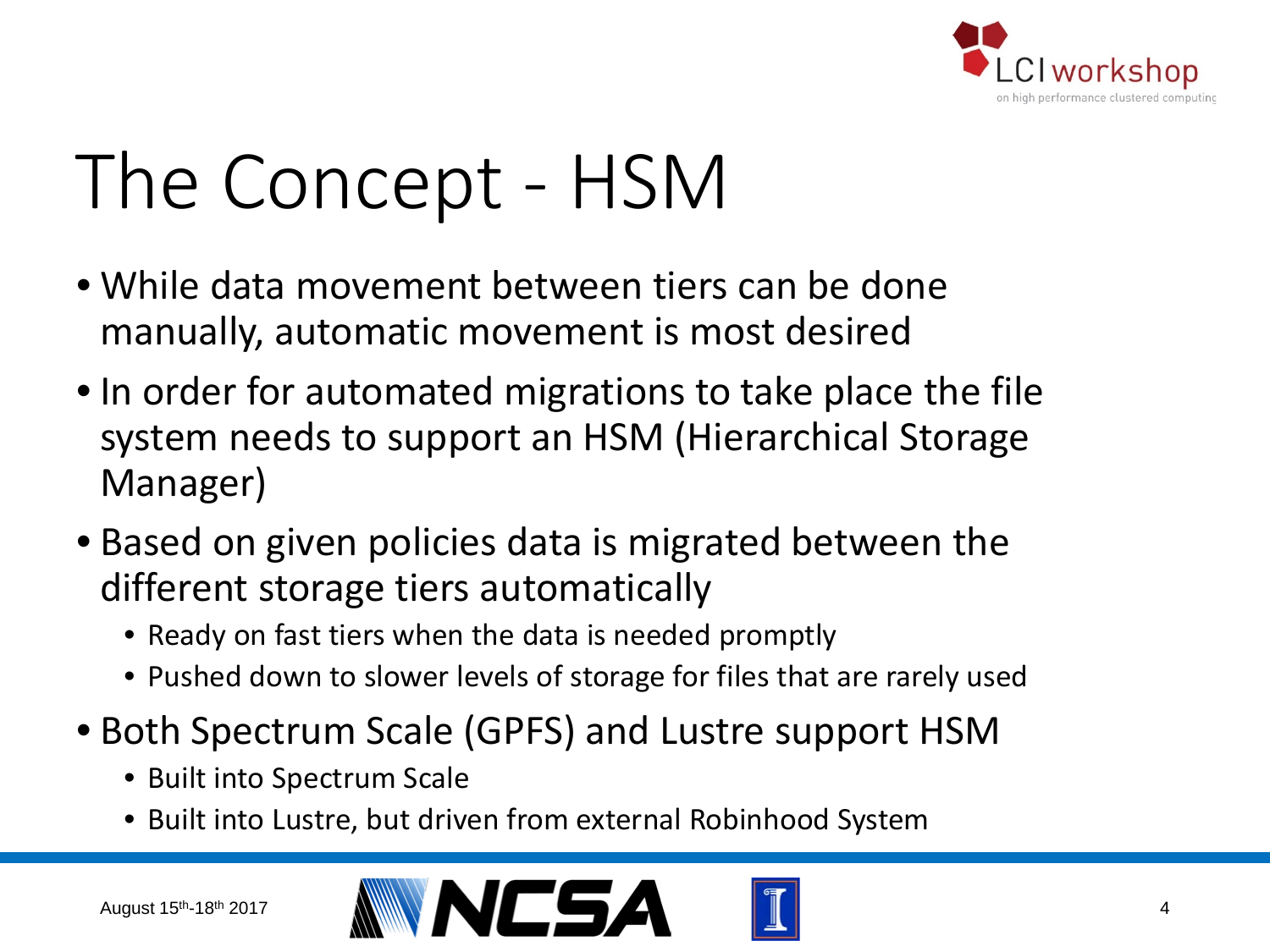

## What's the appeal?

- So what's the motivation behind this tactic, what's the benefit?...It's two fold:
	- Performance
	- Cost
- You can get the performance of fast disk such as SSDs for a lot of your I/O
- Since most of your capacity is in slower media the total system price can be kept lower
- Gets you close to the best of both worlds!

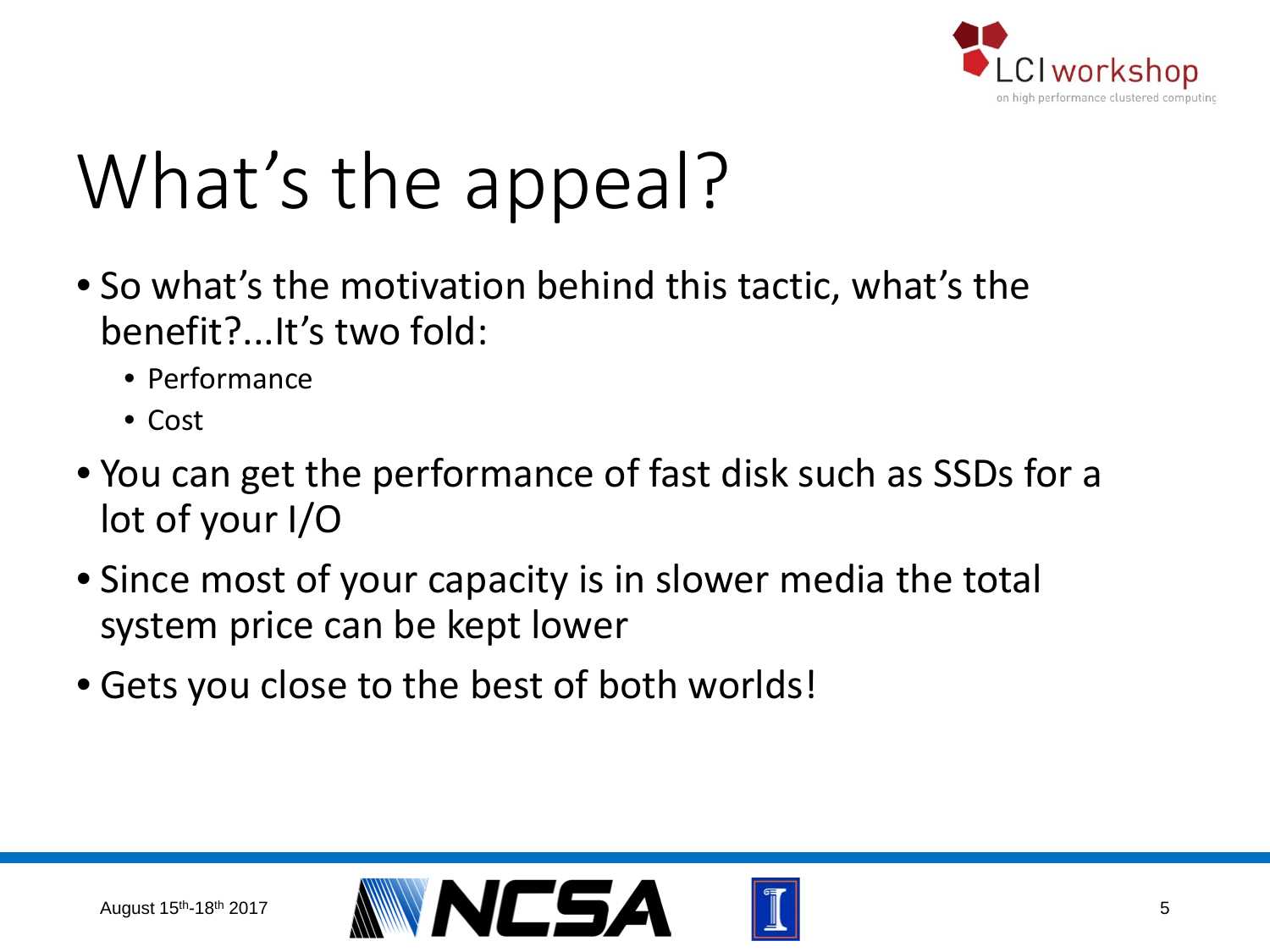

## What's Old is New

• We've seen this before, but in the context of a node's storage access

| <b>Location</b>   | register             | L <sub>1</sub> | L2        | L3 | <b>DRAM</b> | <b>HDD</b> |
|-------------------|----------------------|----------------|-----------|----|-------------|------------|
| <b>Size</b>       | 64 bits              | 64 bytes       | 128 bytes |    | 4GB         | 1TB        |
| Latency<br>cycles | $\blacktriangleleft$ | 4              | 12        | 50 | $10^{2}$    | $10^{4}$   |

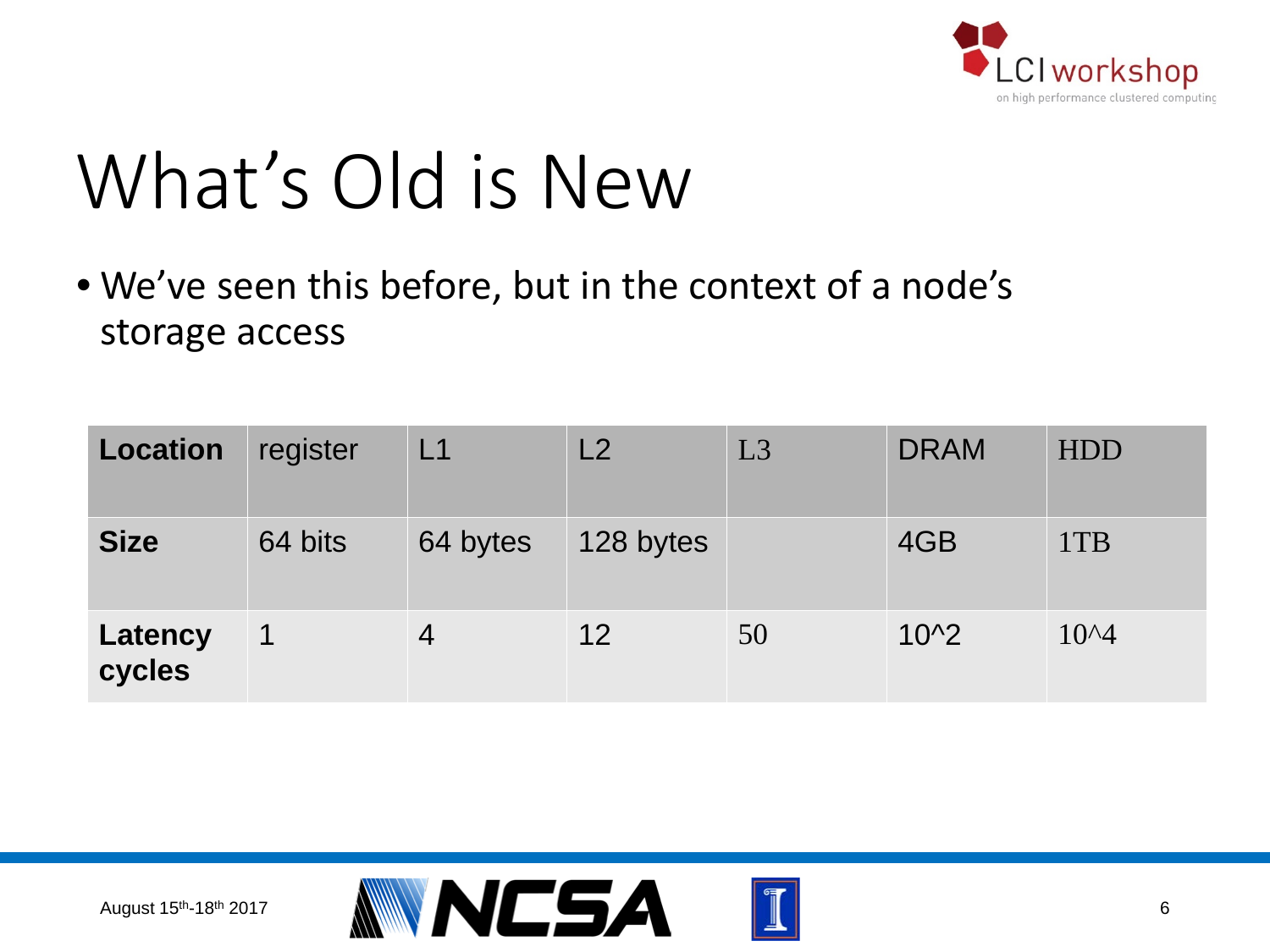

# The Challenges

- If it was easy, everyone would be doing it
- Getting data in the right place at the right time can be tricky
	- Easier to handle on two tier SSD/HDD implementations
	- Harder to work with when you add in another tier...especially tape
- With ultra slow, but really low cost tiers, staging requests need to be given well in advance of need for the data
- Data needs to be able to flush out of the fastest tier quick enough to accommodate next round of data
- Depending on size of the fast tier, may not be able to hold all necessary data – can lead to data flapping back and forth between two tiers

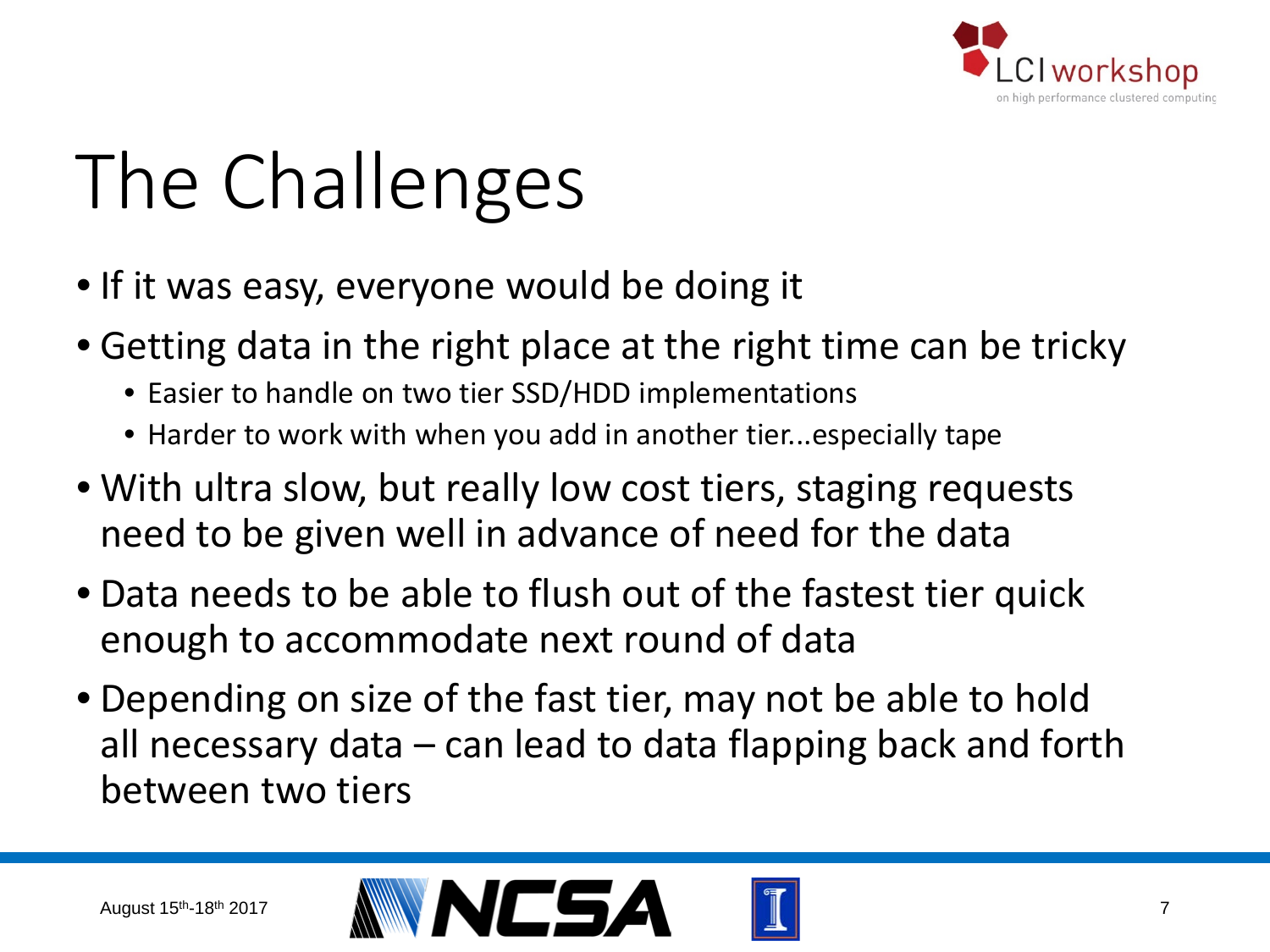

# The Challenges (cont)

- Highest level of the system needs to know about where all the data is
	- Source of truth needs to be kept somewhere
	- Can be a large burden on that tier of storage to track what tier each file is in
- Ensuring QOS for other I/O on the system
	- We want this movement to stay out of the way of production work as much as possible
- Maintaining data integrity as files move between different systems
- Handling crashes gracefully when they occur so system doesn't lose track of where data is living

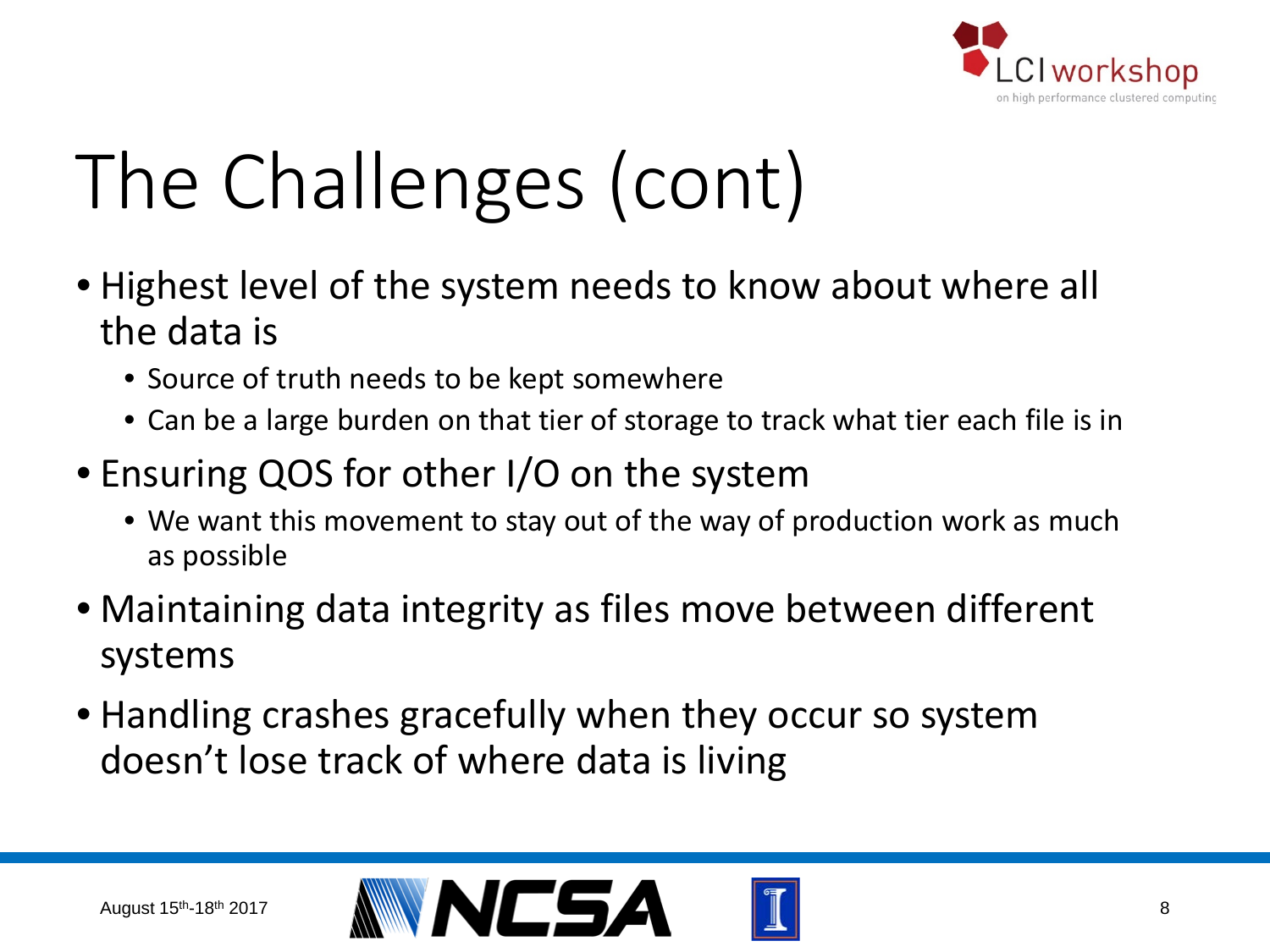

# List of Benefits

- Gives your system the performance (bandwidth, IOPs) of high speed media
- Keeps system costs lower/GB by leveraging cheaper capacity tiers for bulk data storage and archive
- Efficient use of resources
- Unlocks access to features of multiple different storage technologies within the same system
- Increases resources for users so they can increase their use of the system to aid in their work

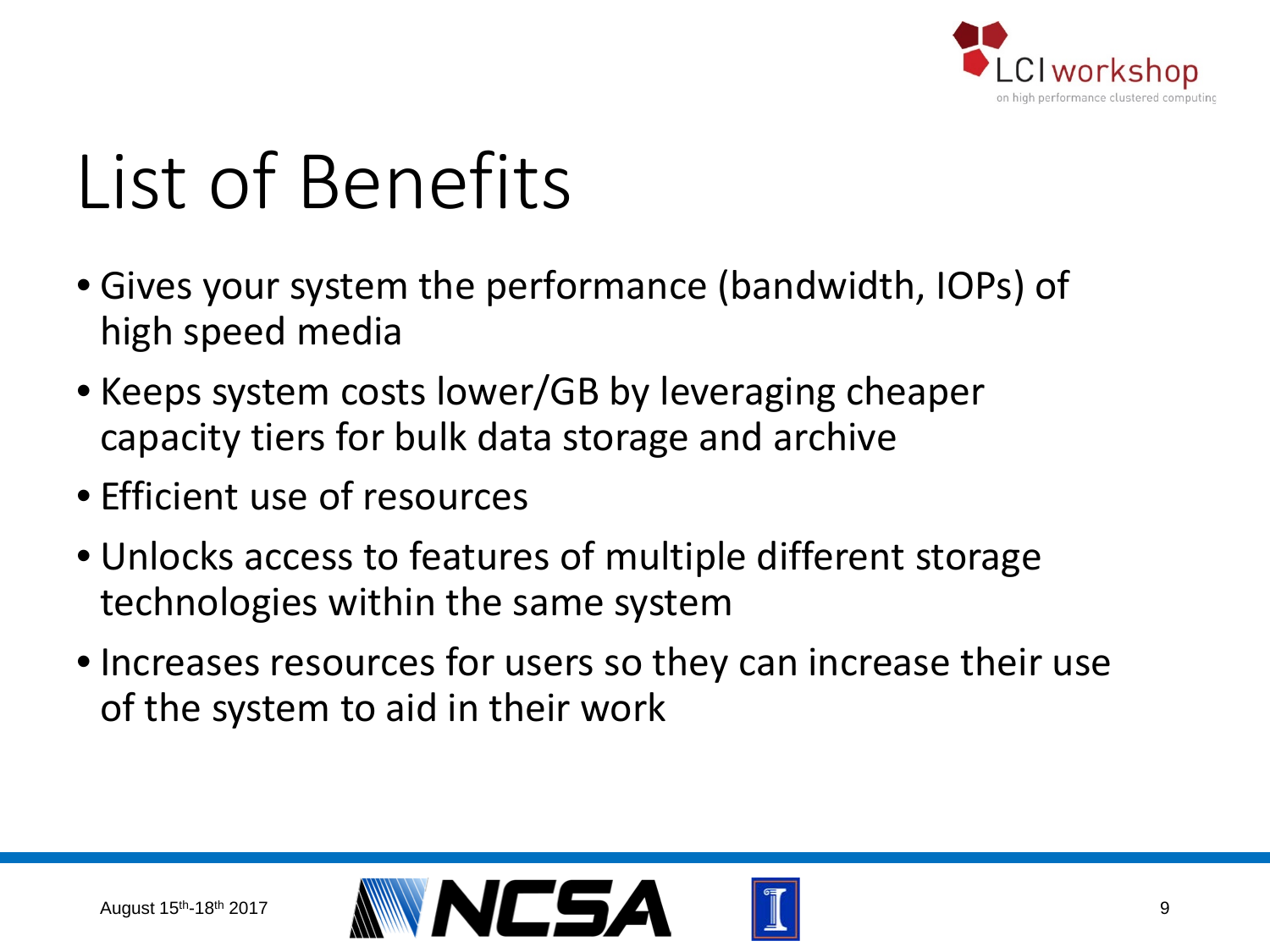

## List of Side-Effects

- Increased system complexity, and sometimes points of failure
- Need to use file system bandwidth for data movement unrelated to the workload(s) being run
- Mandate to coordinate data needs to ensure data availability at proper times
- Need to track file tier location at all times
- Additional level of acumen to manage different system types that are combined together

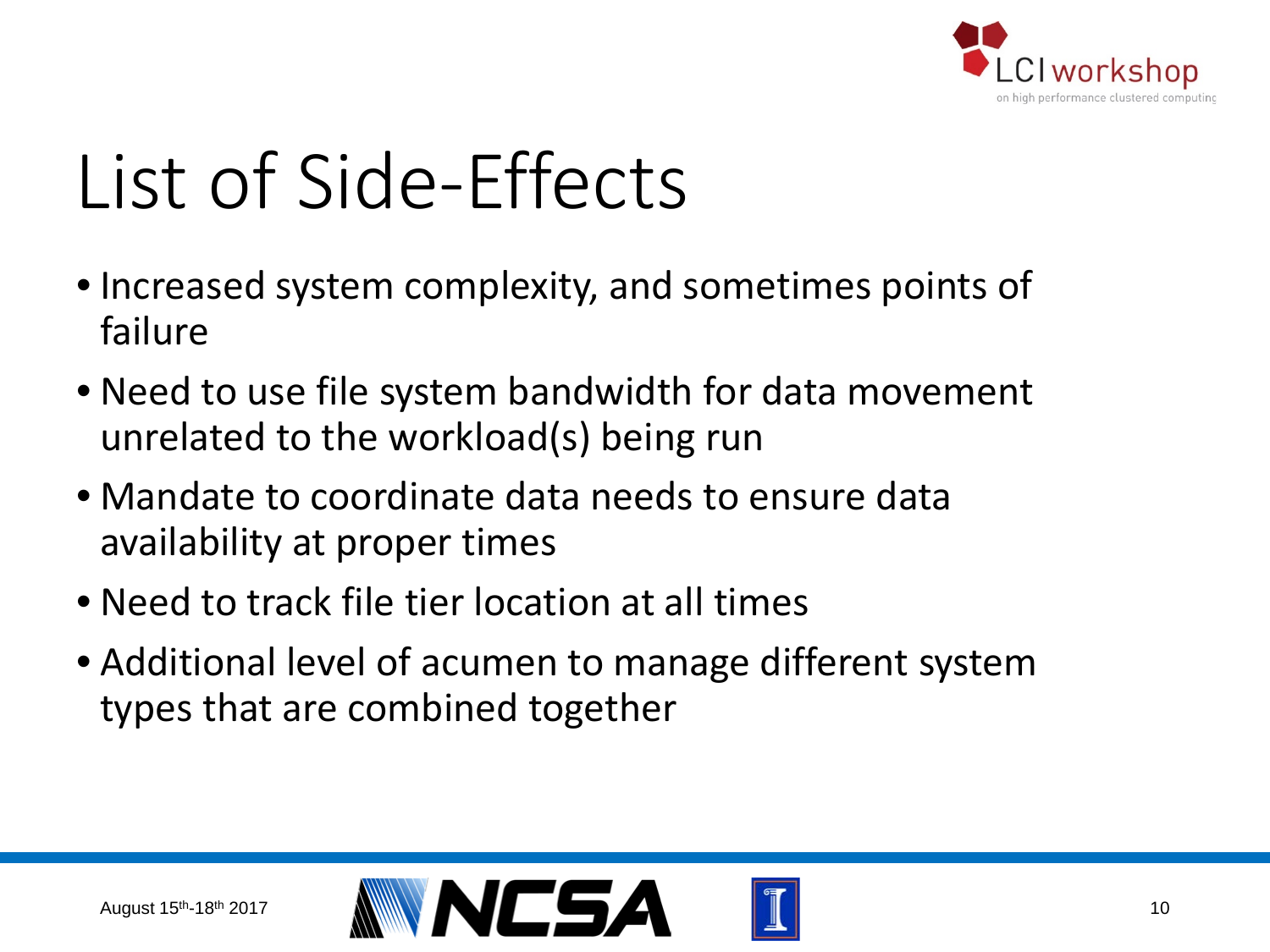

## Current Implementations

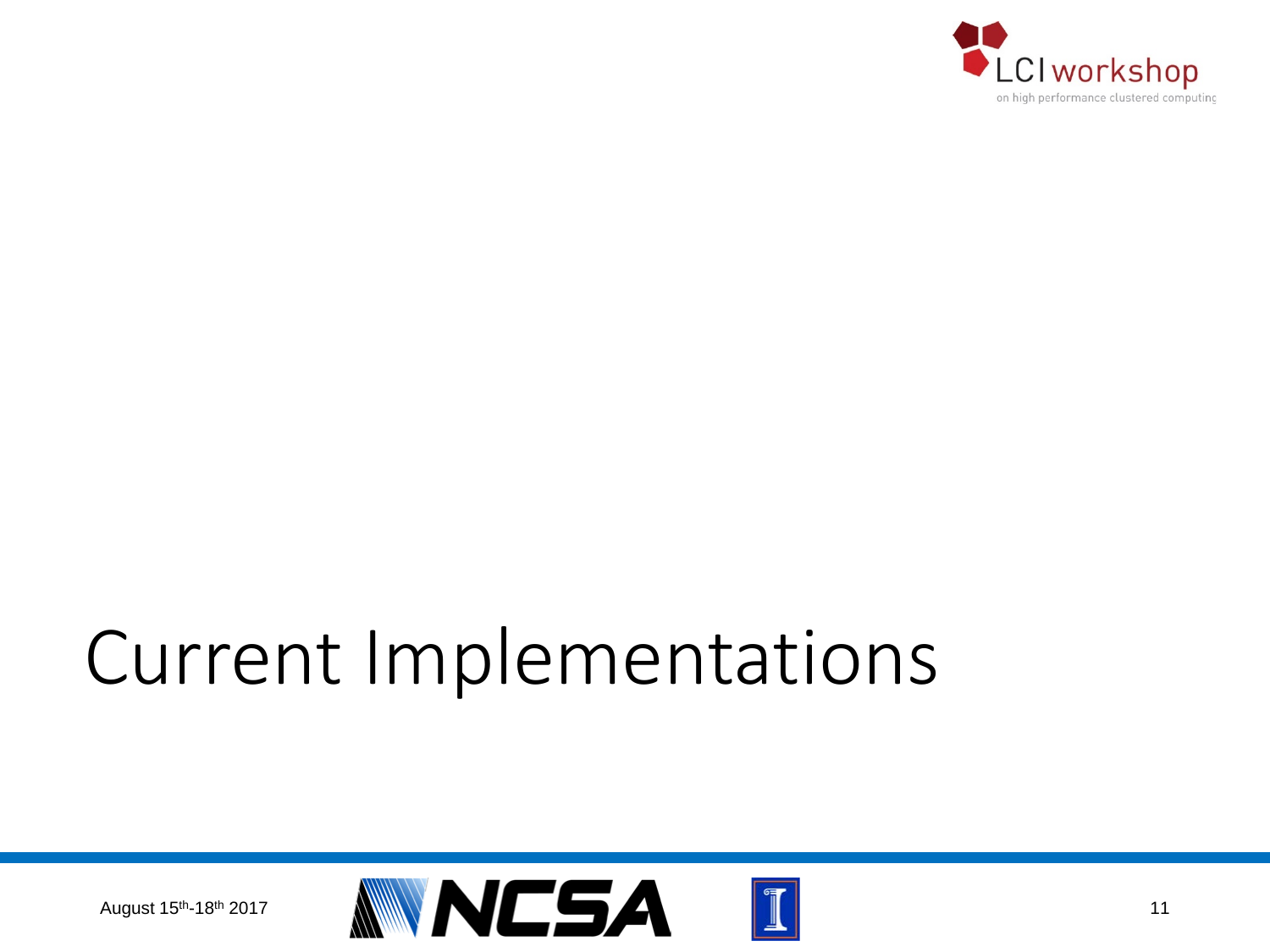

# Locally with ZFS

- While in general HPC is interested in tier storage at the macro level, important to note ZFS does this on a single machine level
	- Improved capability than XFS or EXT4 file systems in terms of performance
- Memory flushing to disk sequentially behaves like a Burst Buffer does on large parallel file systems
- One of the reasons it's a growingly popular FS to put underneath file systems such as Lustre
	- That benefit from ZFS will show itself too in the Lustre performance in certain cases

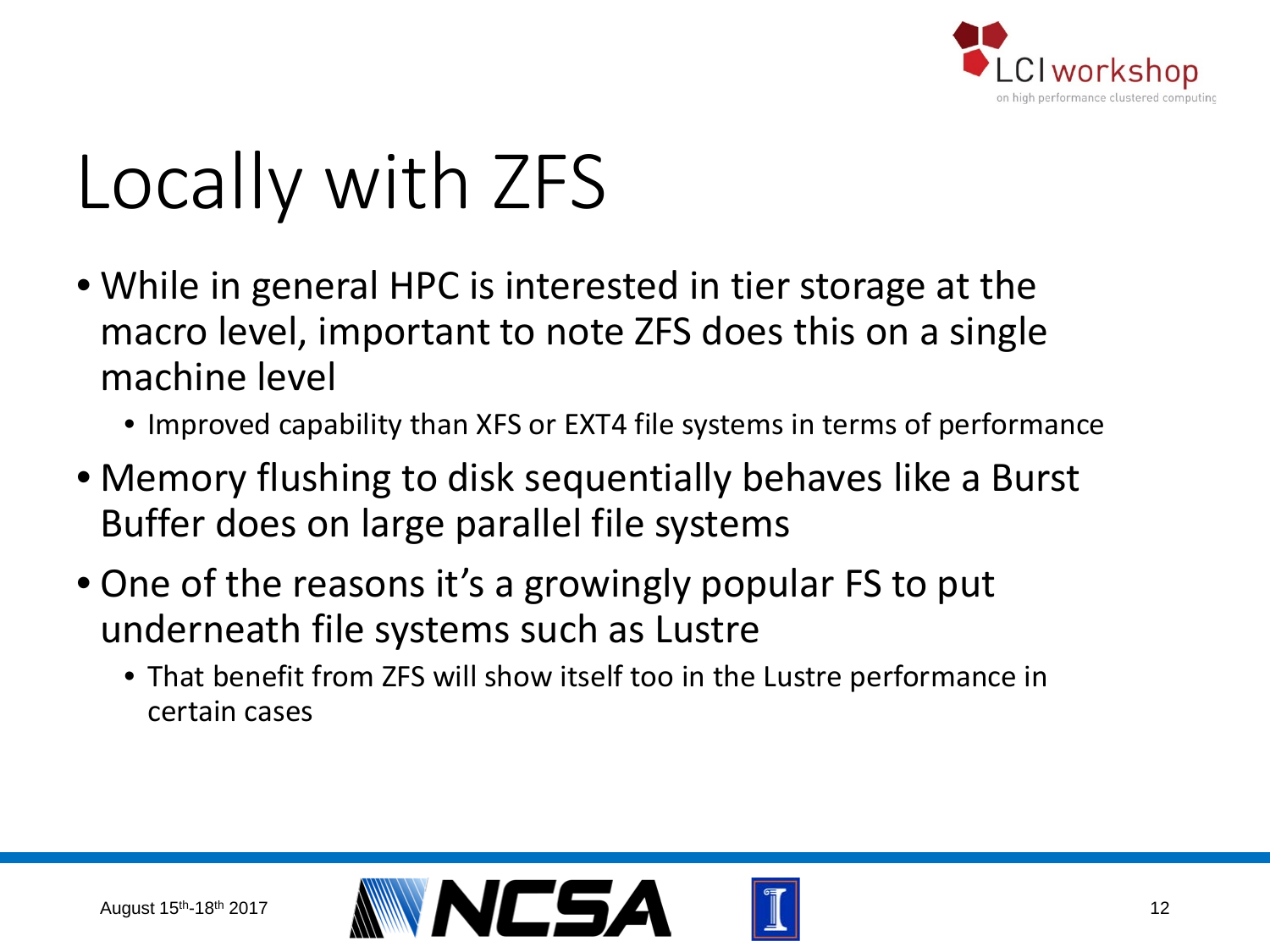

# Locally with ZFS

#### **Tiered Storage Approach**





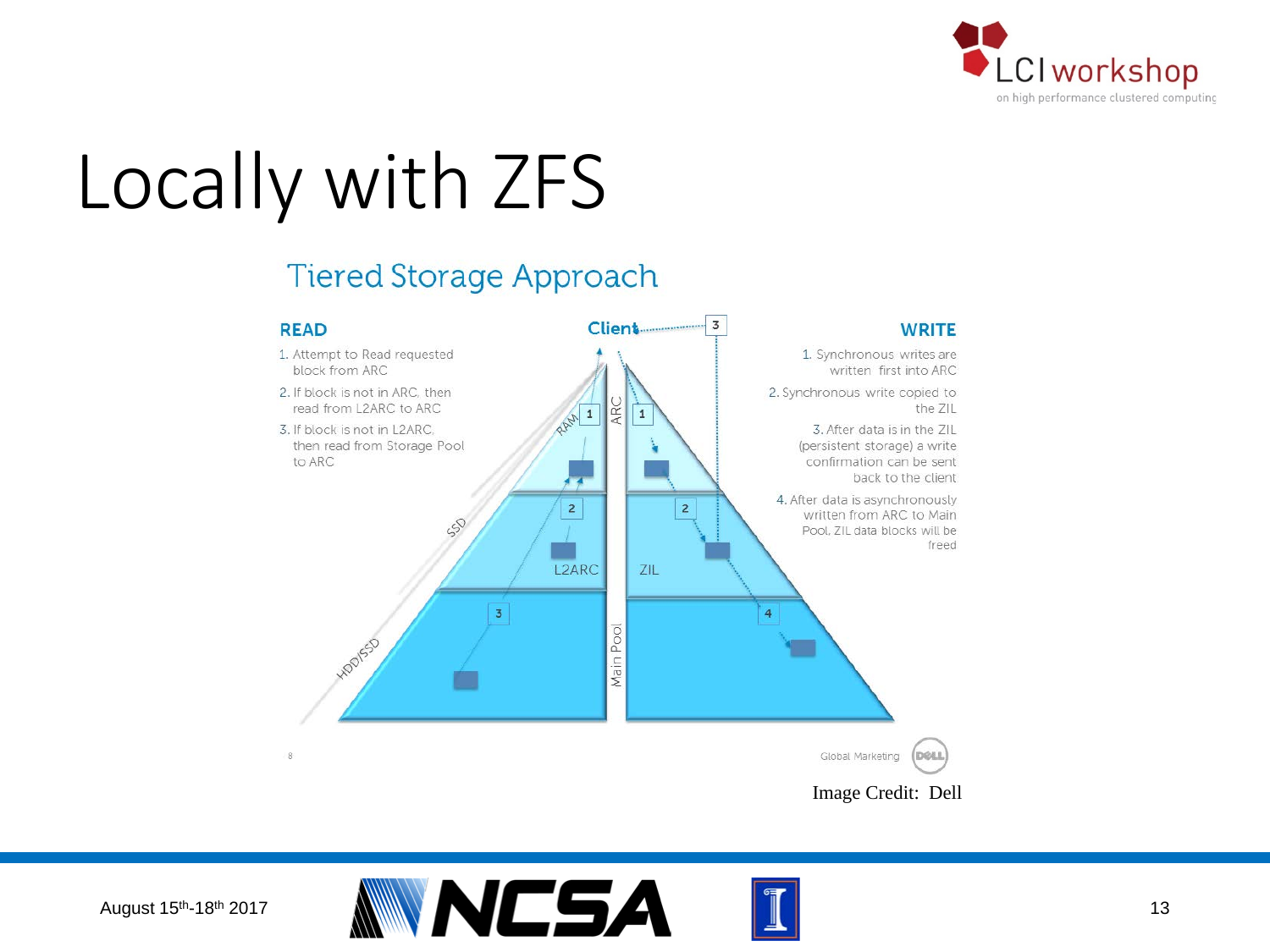

- Support for tiered storage in Spectrum Scale (GPFS) has been around for a long time in the file system
- Spectrum Scale supports the notion of "storage pools"
- NSDs are each assigned to a given storage pool that represents the characteristics of the NSD
- The movement of data between the tiers of disk can be driven manually
	- Through normal restripe procedures, marking NSDs read-only, etc.
- Big ability is to drive data movement through the built in policy engine

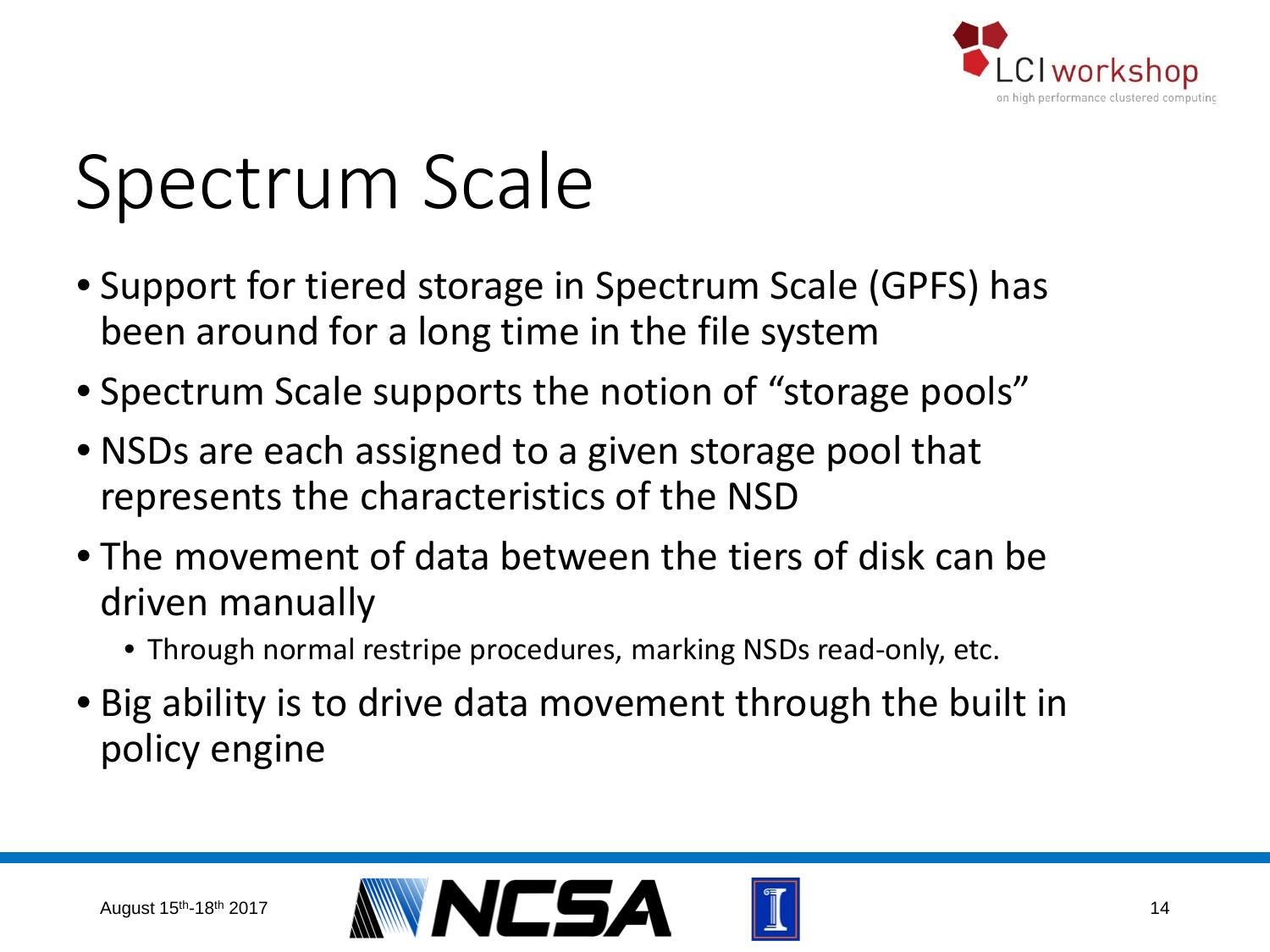

- Support for tiered storage in Spectrum Scale (GPFS) has been around for a long time in the file system
- Spectrum Scale supports the notion of "storage pools"
- NSDs are each assigned to a given storage pool that represents the characteristics of the NSD
- The movement of data between the tiers of disk can be driven manually
	- Through normal restripe procedures, marking NSDs read-only, etc.
- Big ability is to drive data movement through the build in policy engine

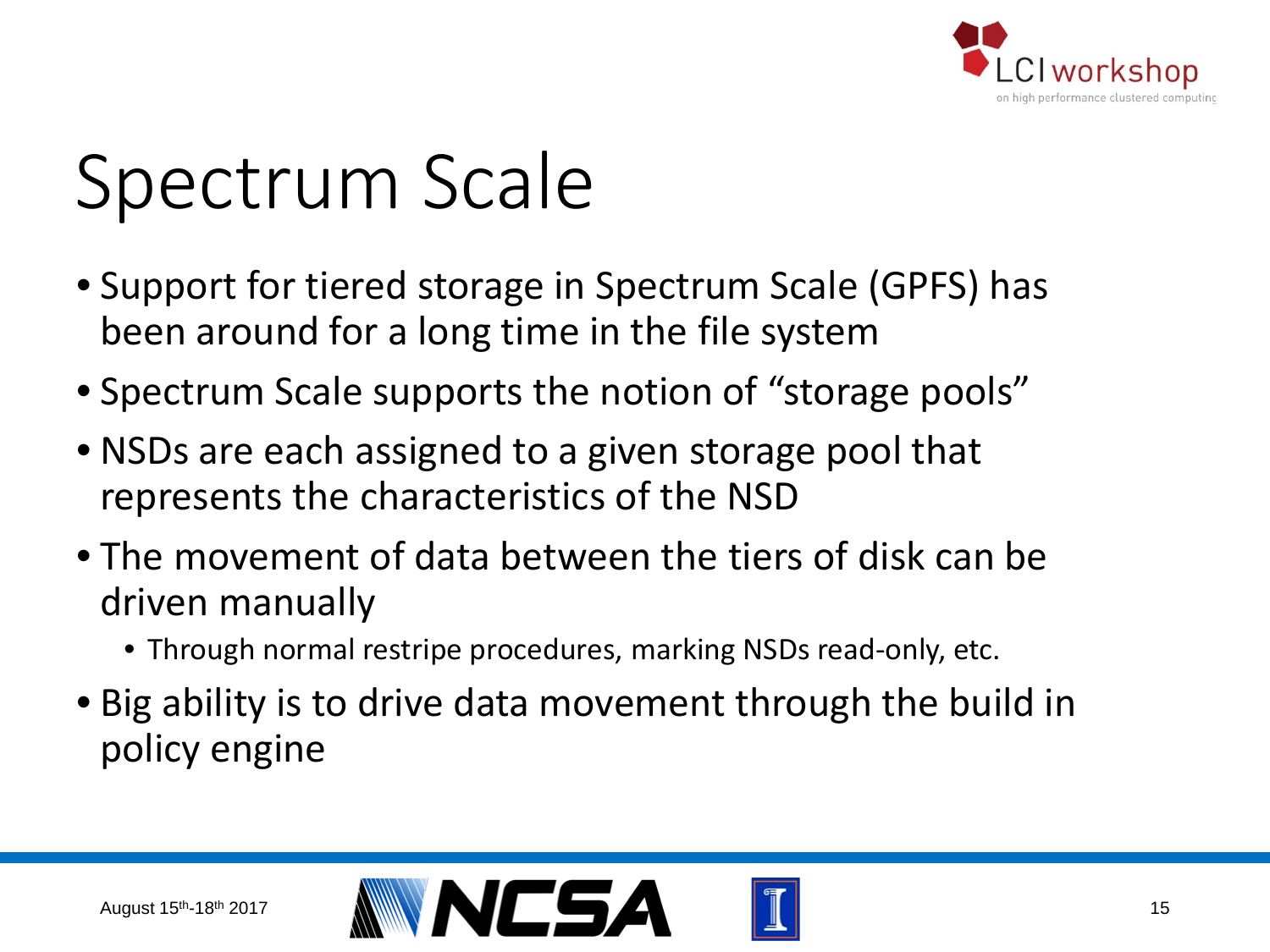

#### **Client Based Storage Tiering**

- LROC
	- Local Read-Only Cache
	- Sits in client node, can be single non-redundant flash device
	- Expansion of page pool in read respects
		- Does consume some page pool by existing but overall big gain in capacity
		- Not meant to replace page pool
	- Very helpful in repeated-read workloads
- HAWC
	- Highly Available Write Cache
	- Sits in client node, should be redundant flash device
		- Failure of HAWC could lead to loss of data not flushed to PFS
	- Absorbs write bursts to the file system

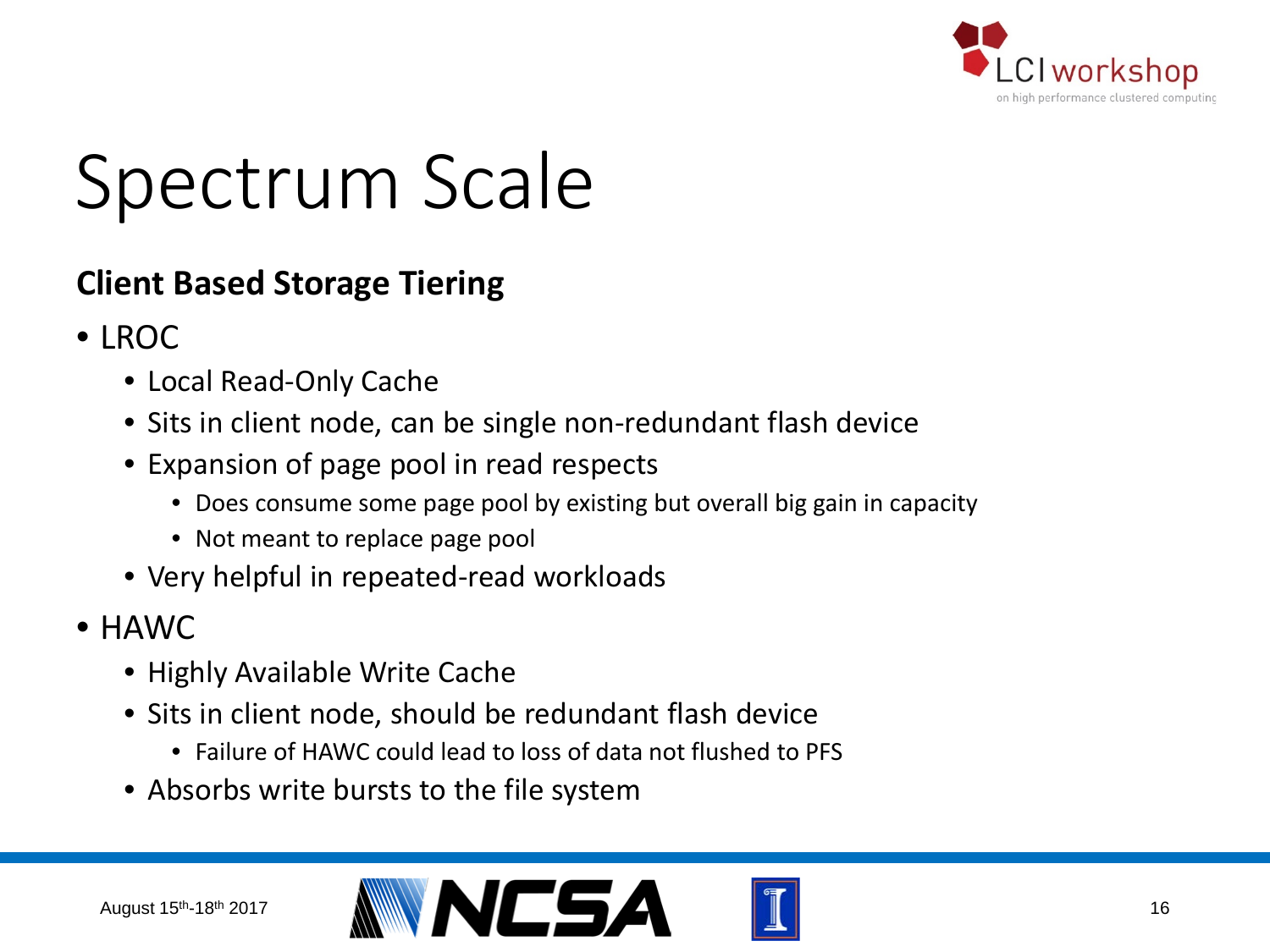

- Tons of flexibility
- Well implemented into the file system and fairly easy to manage with written policies
- Integrates with other IBM protects such as Spectrum Protect (formerly known as TSM)
- Supports tape tiers, per above, which is not a trivial task to handle
	- Scale and file churn can be burdensome here, depending on file system environment, may not be a good option
- One of the most well included HSM options available in HPC at this time

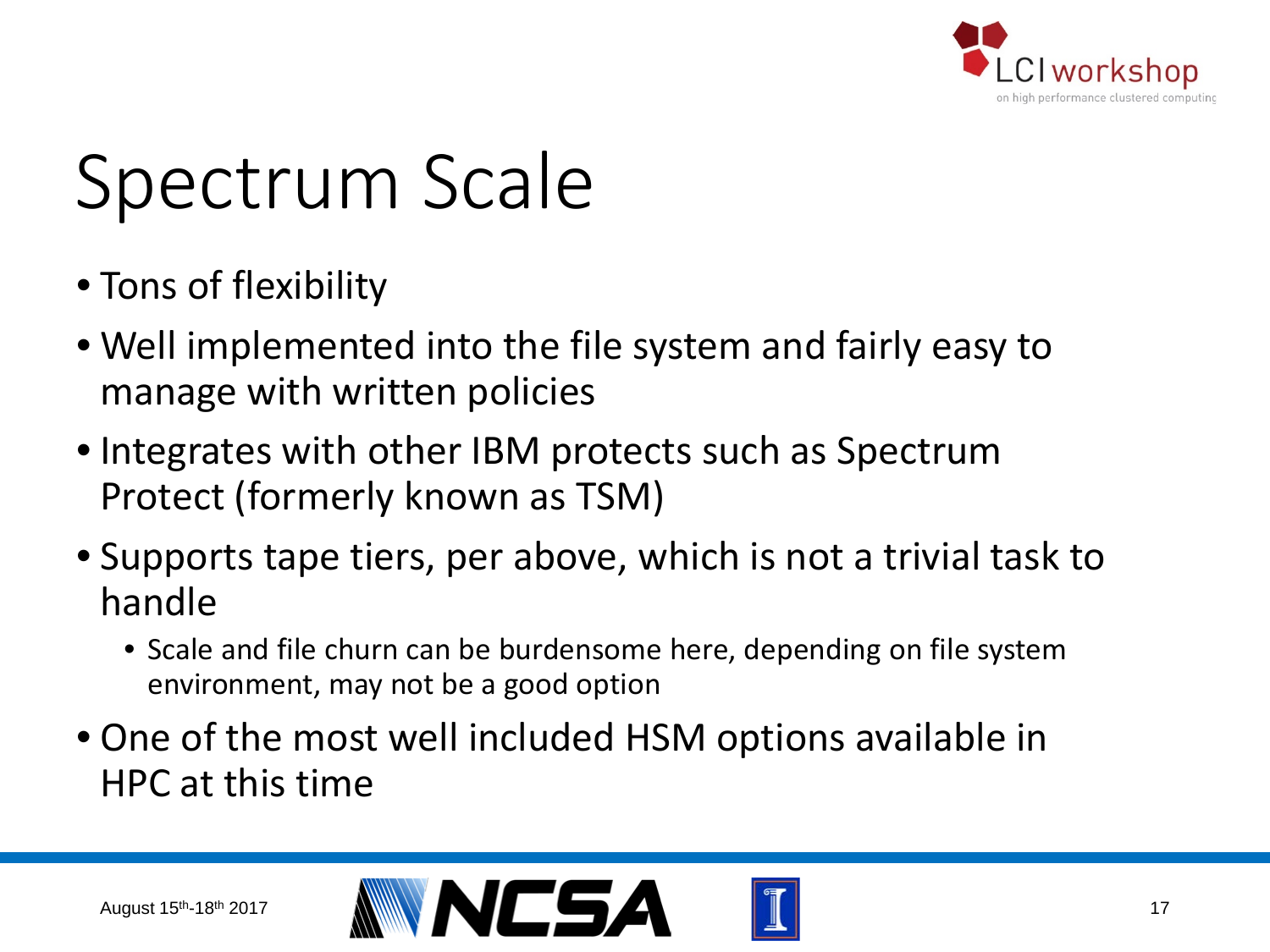

### Lustre

- Integrated into the file system natively, check out the lfs hsm command set
- Lustre keeps track of the archive state of all objects on the file system so it knows where they are
- Requires a copy tool to interface with the external storage target, hooks allow Lustre to push and pull data
- Coordination is done with the file system MDS to notify of data and call out to get data that is needed by the file system
- Benefit is that Lustre doesn't need to know underlying external file store, just needs to be able to talk to it

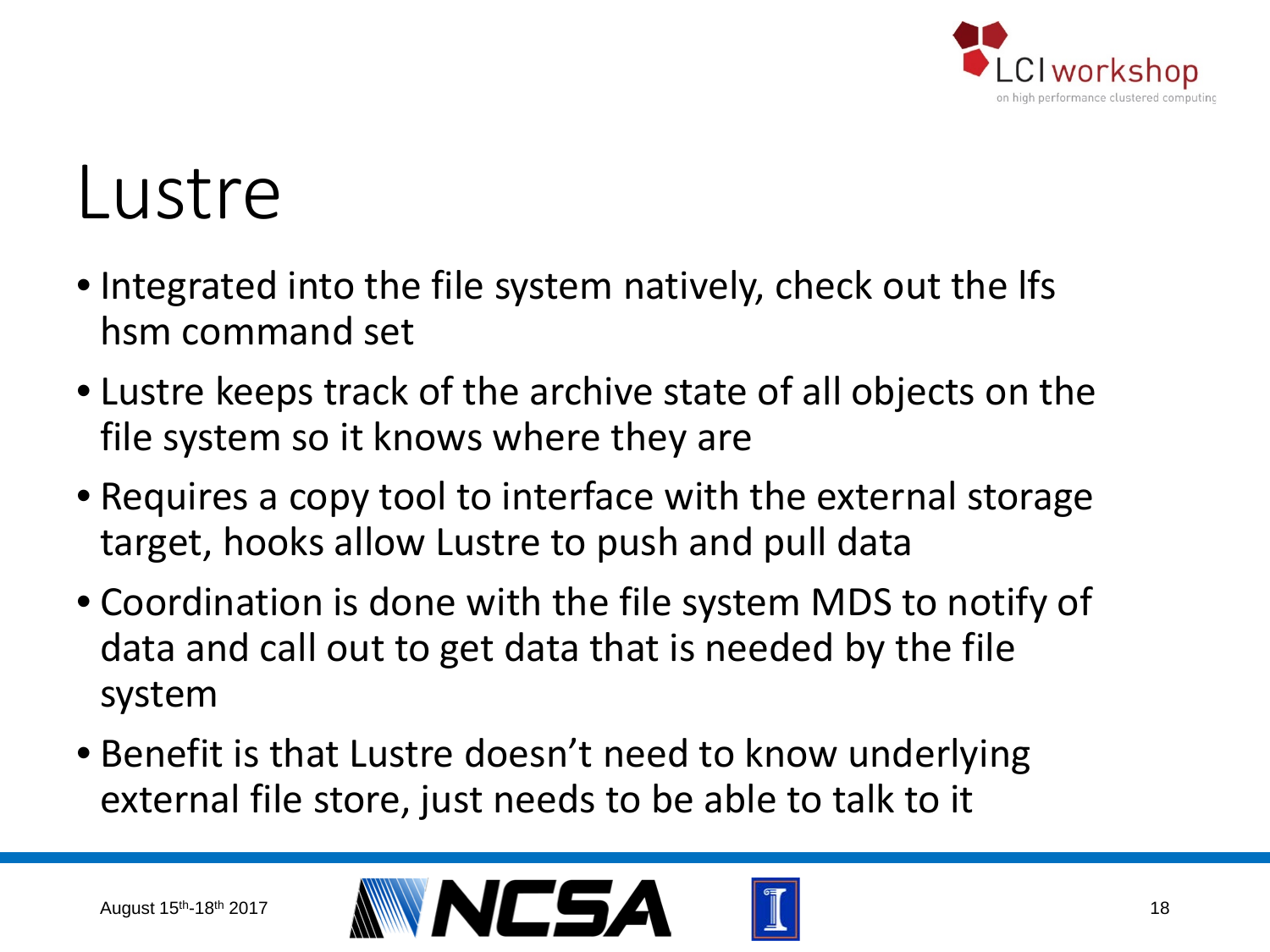

### Lustre HSM Architecture



Image Credit: lustre.org

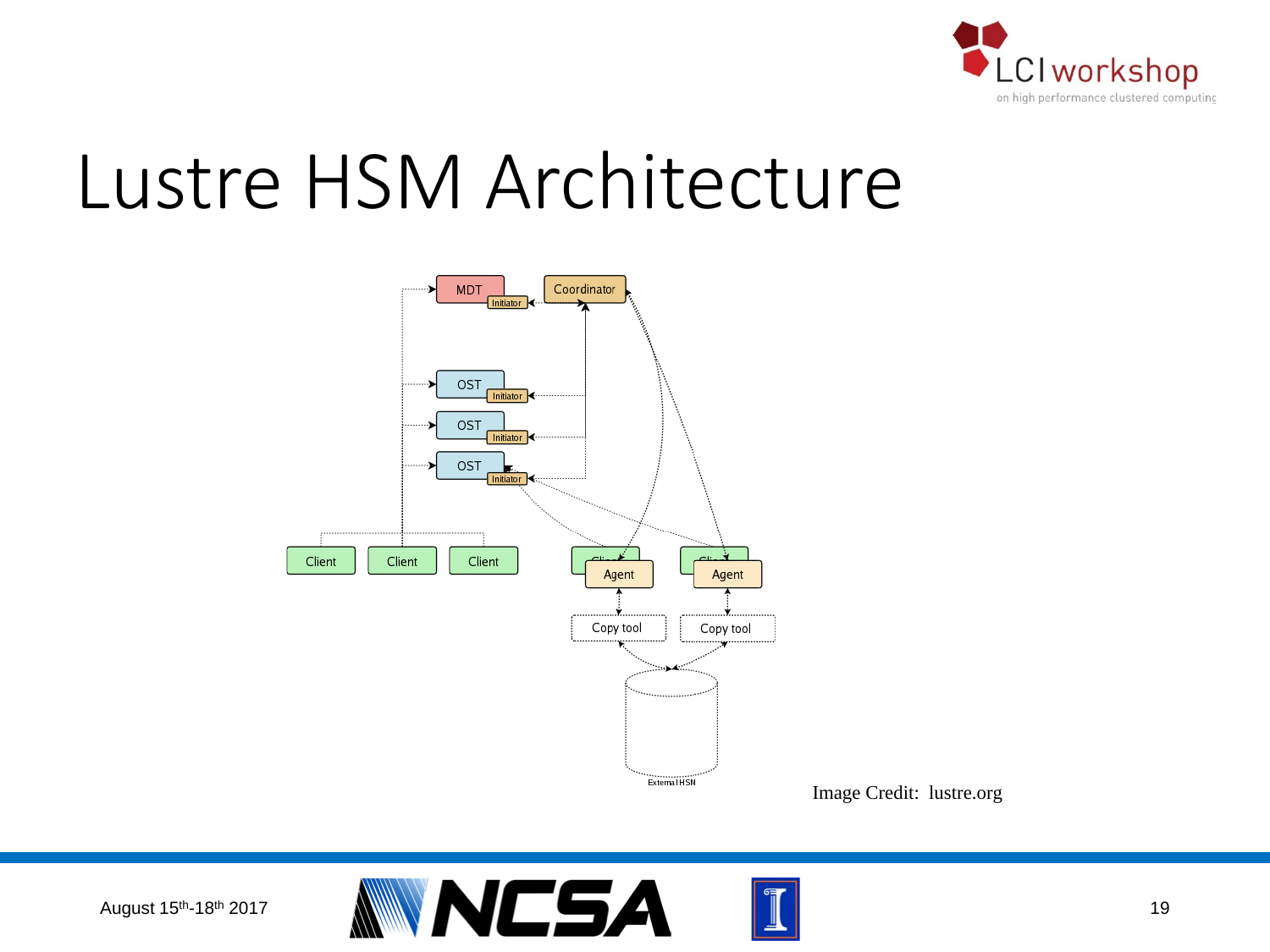

### Lustre

- Driving the data between the tiers can be done manually from the CLI
	- See the lfs hsm commands
- While there is no policy engine built into Lustre itself, Robinhood can be used to drive these migrations
- Requires change logs to be enabled on the file system and they need to function reliably to prevent the need of a full scan to find all the files
- No support for tiers within the Lustre file system
	- Eg. some OSTs being SSD vs PMR HDD vs SMR HDD

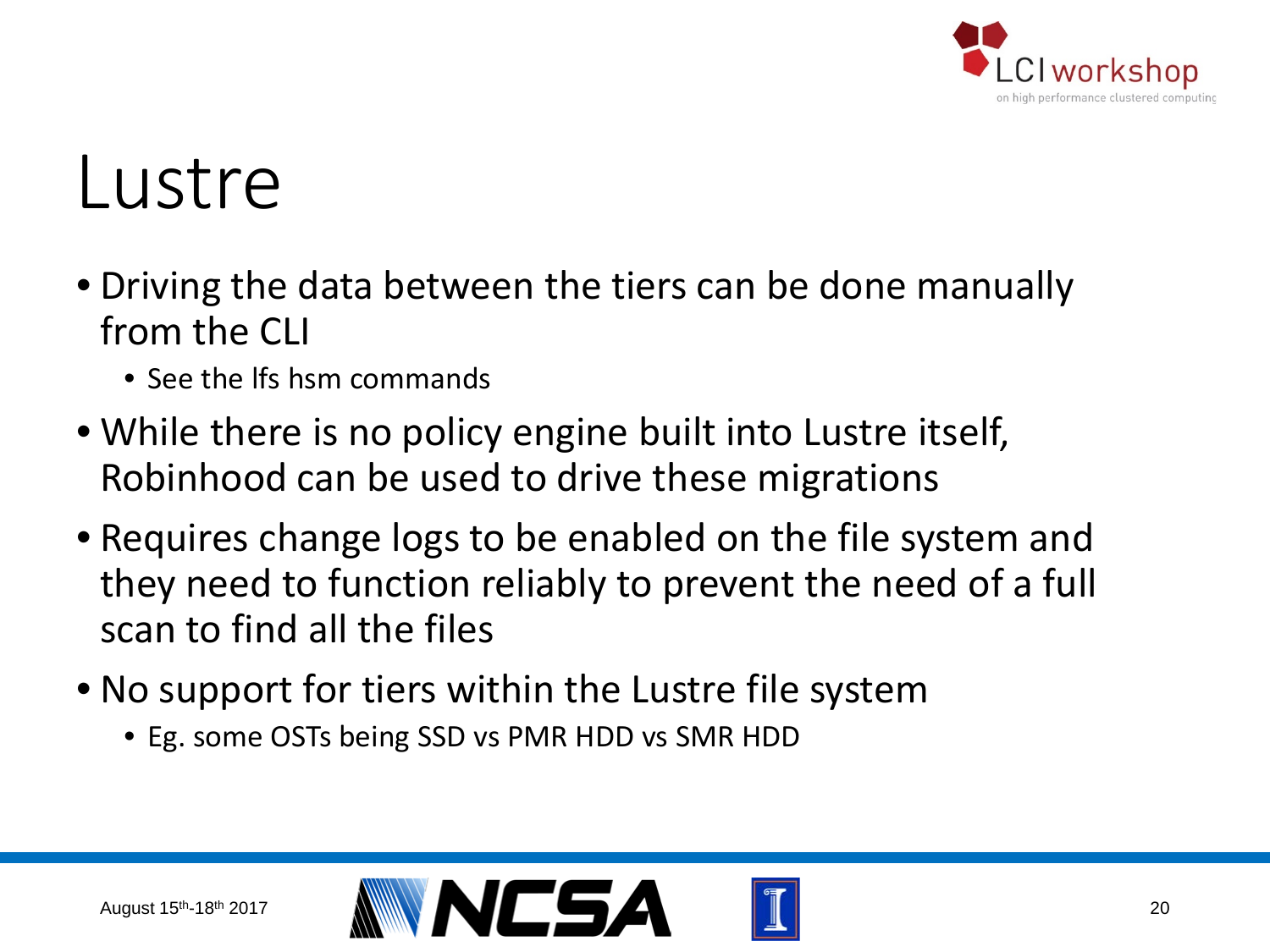

# Support in Other File Systems

### • Ceph

- Hits this with different pools
- Can have a fast (probably all SSD pool) that acts as a cache tier for a slower pool beneath it
- Works best for workloads with high read rates of recently written objects
- Built in support

### • GlusterFS

- Built in tier support for single volumes
- Volume can have fast bricks and slow bricks and data is moved between the two based on their use frequency and last access time
- Done automatically by the file system, but can be manipulated by tunable parameters
- File location is transparent to the application, appears as though it's in normal spot

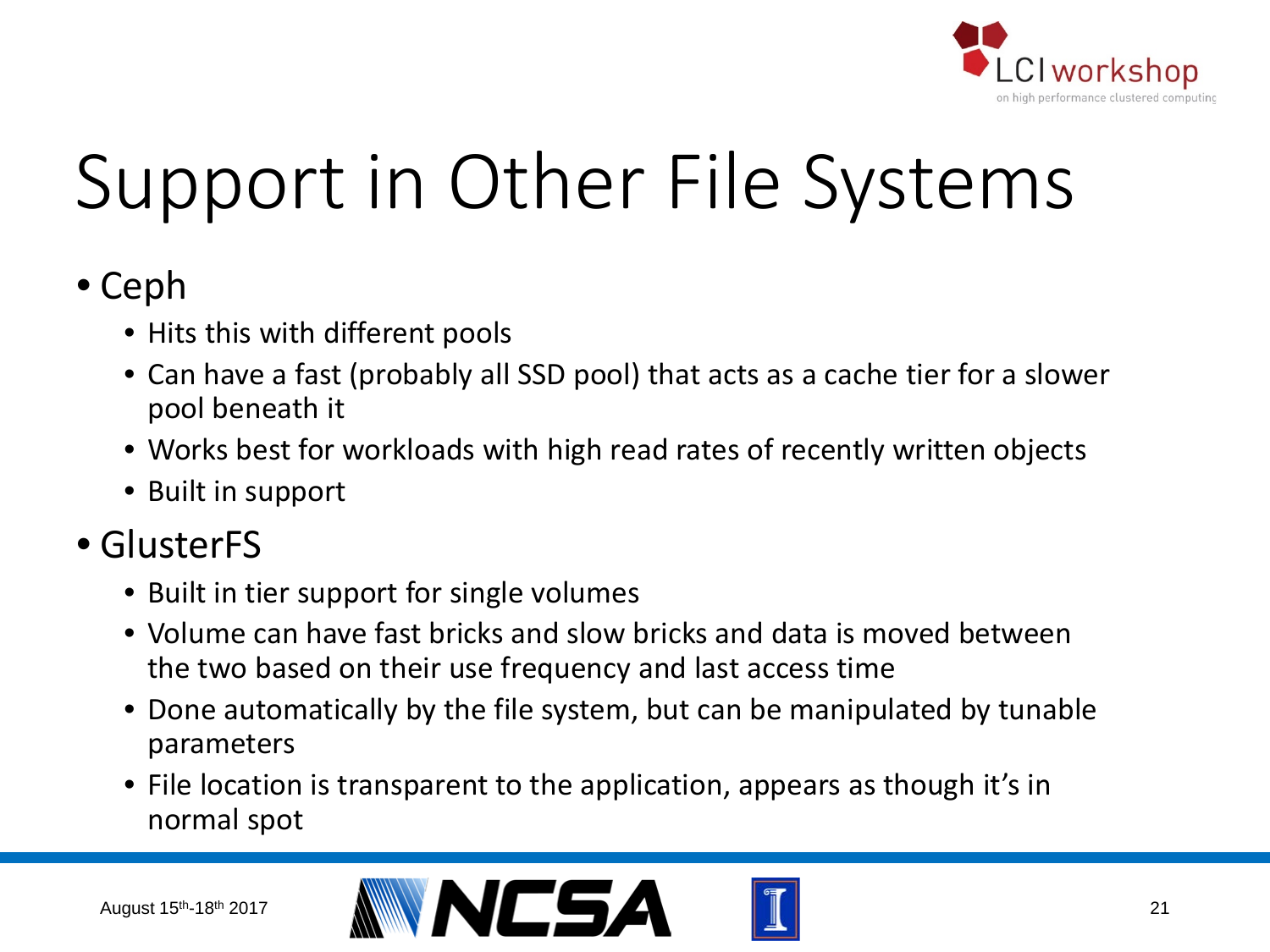

# Support in Other File Systems

#### • Panasas

- Feature of PanFS for a while
- Available via hybrid storage tiers
- Uses SSDs to accelerate rotational media

### • BeeGFS

- No current support for Tiered Storage...yet
- Support set to come later this year (2017)
- Will come in the form of storage pools similar to how Spectrum Scale handles tiered data

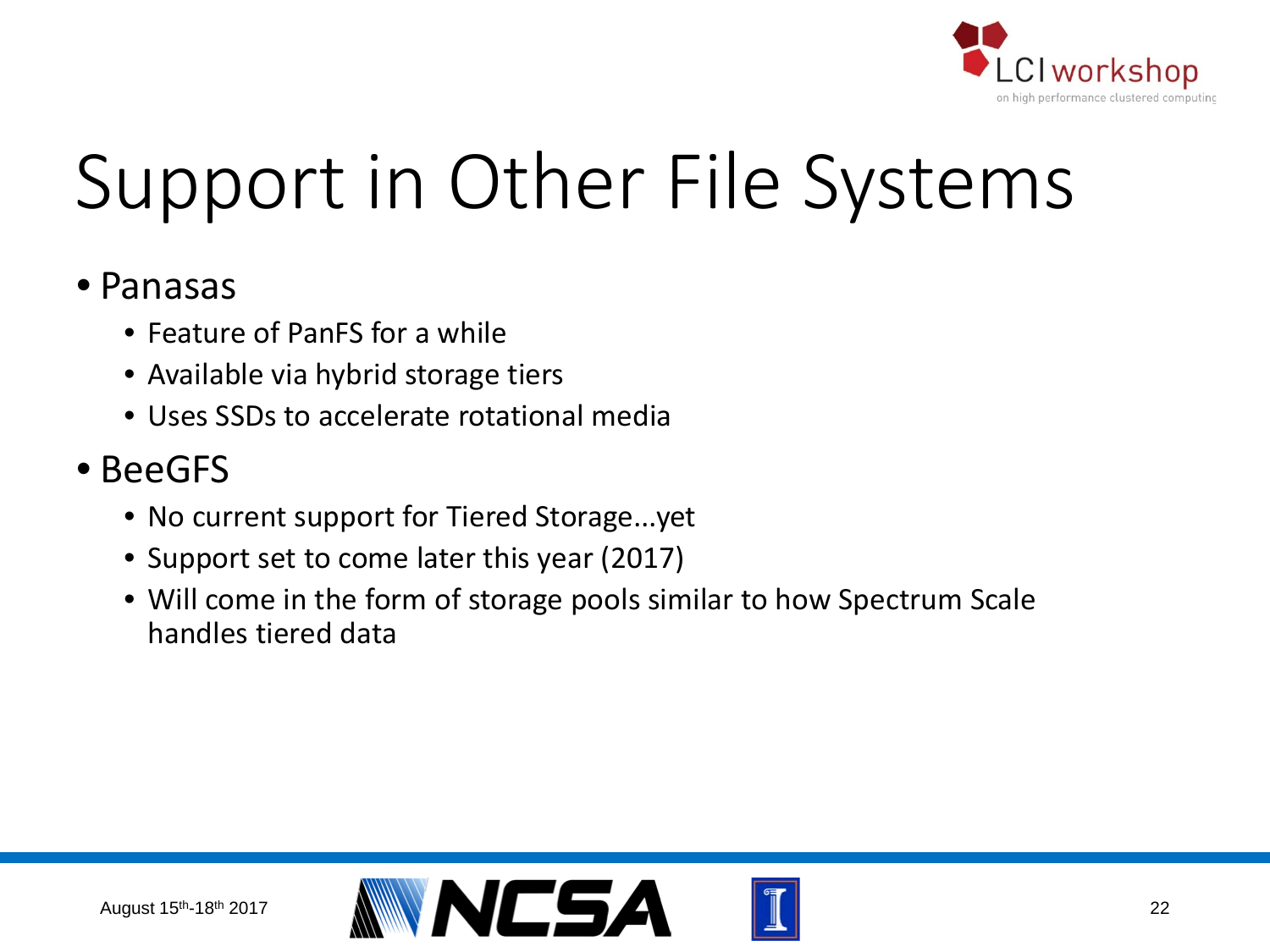

- Dealing with putting the logic into the file systems themselves can be challenging and time consuming
	- Puts all the effort on the software side of things
- Second approach is putting tier intelligence in the hardware appliances without really telling the file system
- This approach is used in products like Cray's DataWarp, DDN's IME, and Seagate with their Nytro accelerated appliances
- Is really best for moving data between flash and spinning hard drive tiers
	- Not really for pushing data into and out of slower tiers like tape



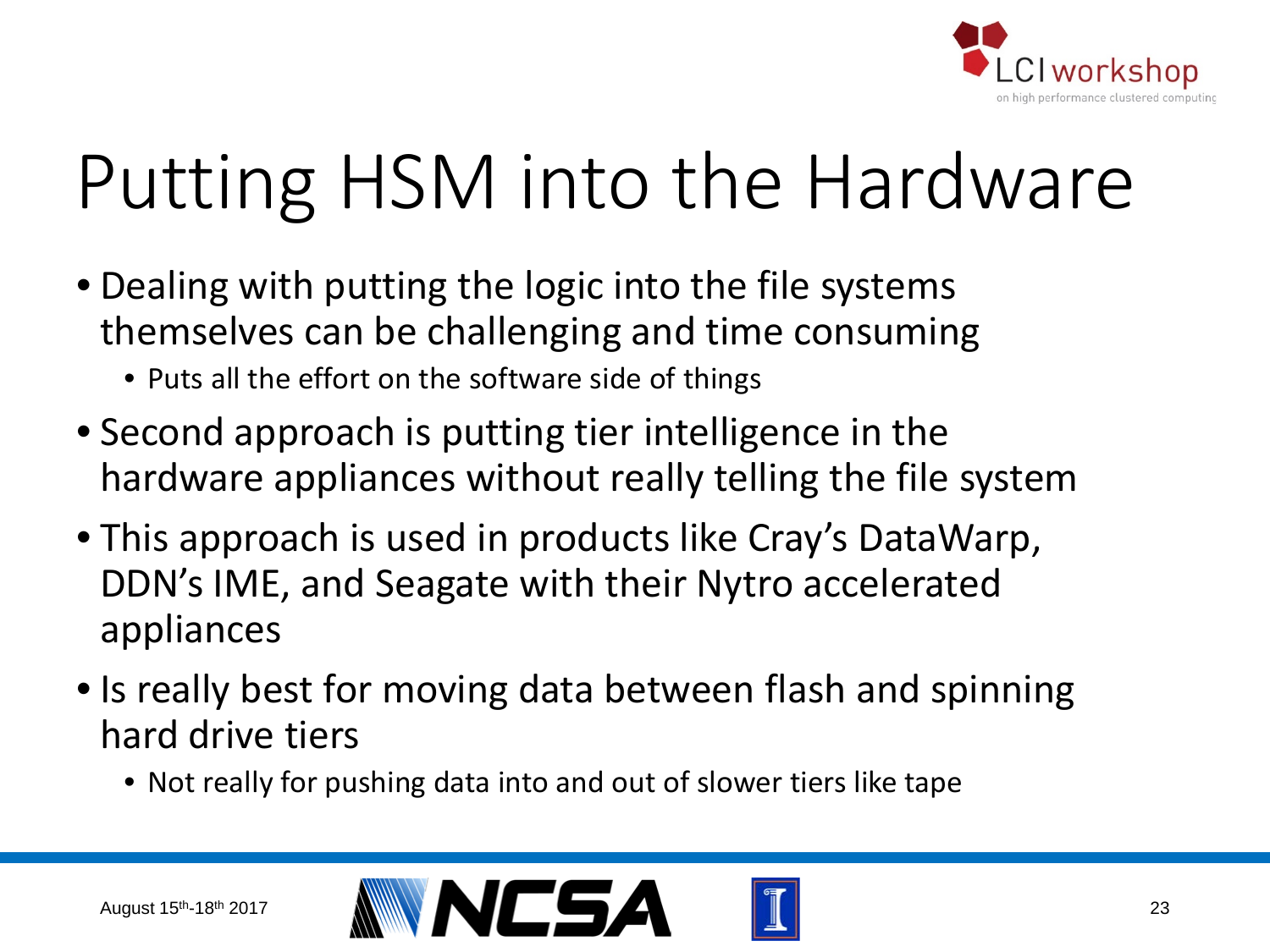

- DDN IME leverages a separate storage appliance filled with flash to buffer I/O between the compute system and the parallel file system
- Has native IME libraries to offer optimized I/O performance
- Works with both Lustre and Spectrum Scale





Image Credit: ddn.com



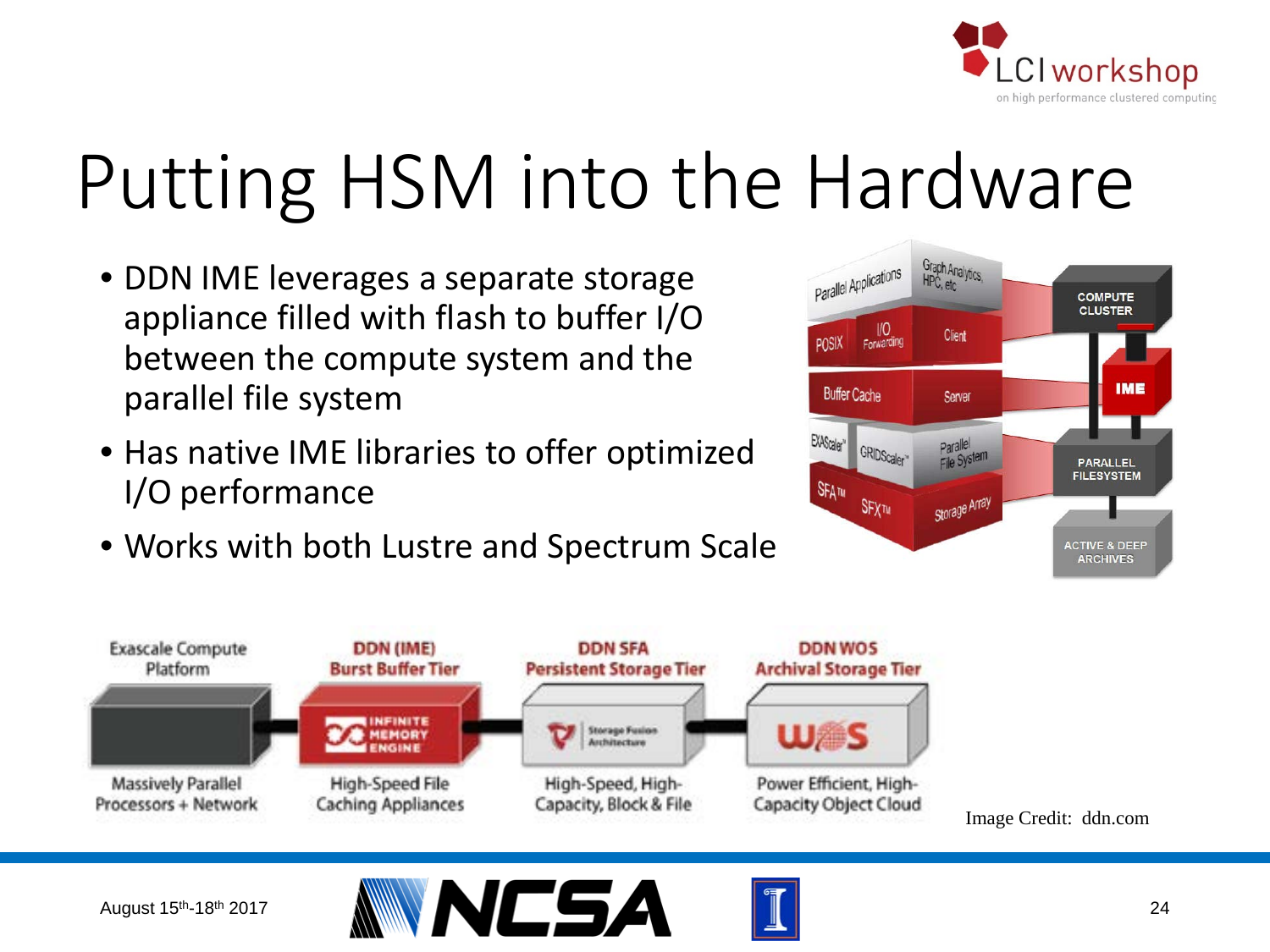

- Cray Burst buffer technology puts flash accelerator nodes into the system to intercept I/O bursts and smooth it out on it's way to the parallel file system
- Works with Lustre, Spectrum Scale, and PanFS





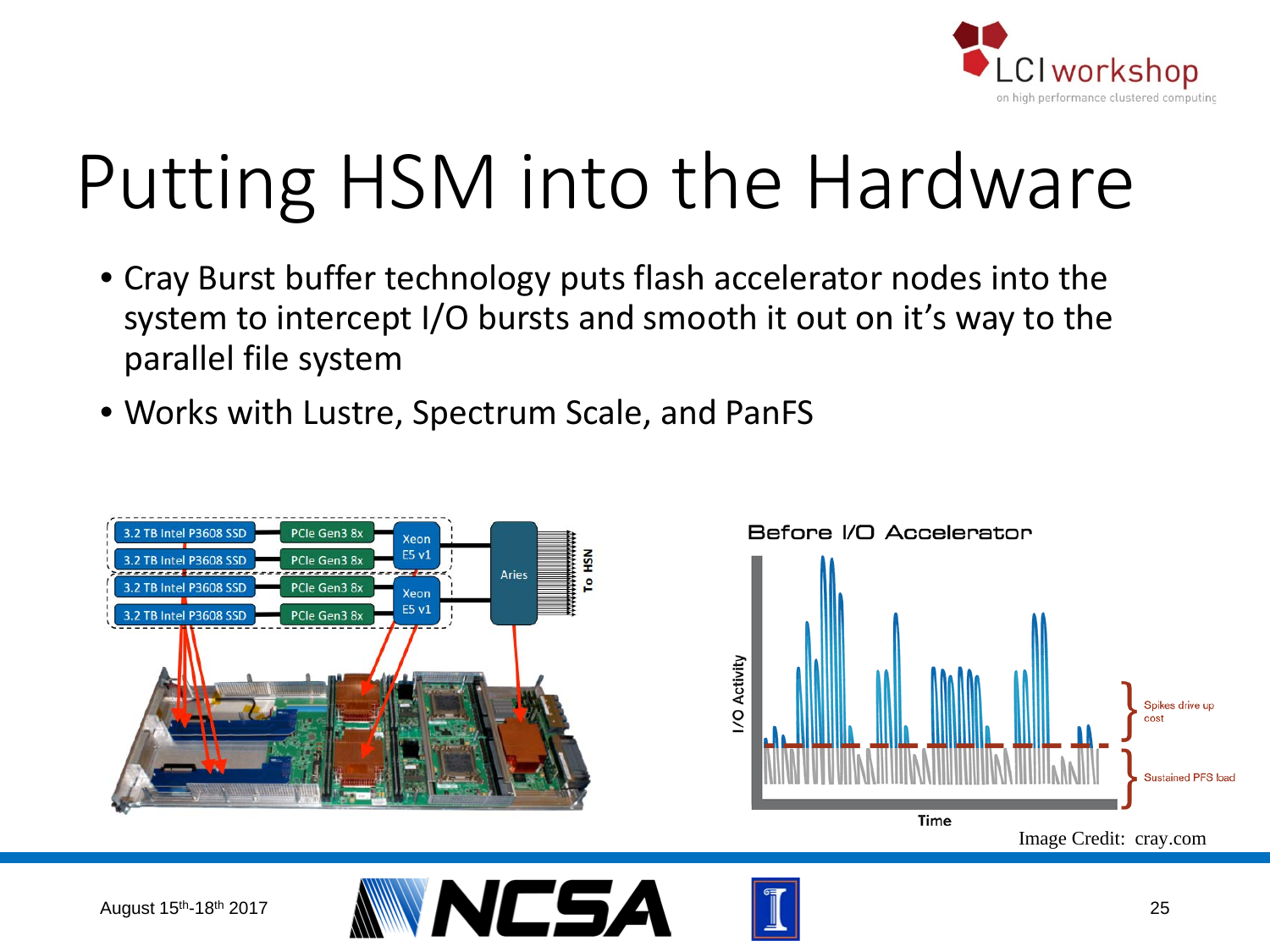

- Seagate Nytro based appliances (L300N and G300N) integrate both rotational media and flash into the appliance itself
- Uses the Nytro Intelligent I/O manager to absorb high I/O and write it to disk and a consistent sequential manner
	- Gives disks best I/O possible to improve their performance
	- Handles applications with poor I/O patterns
- Again just a Flash/HDD tiered system, but one that is transparent to filesystem and user application





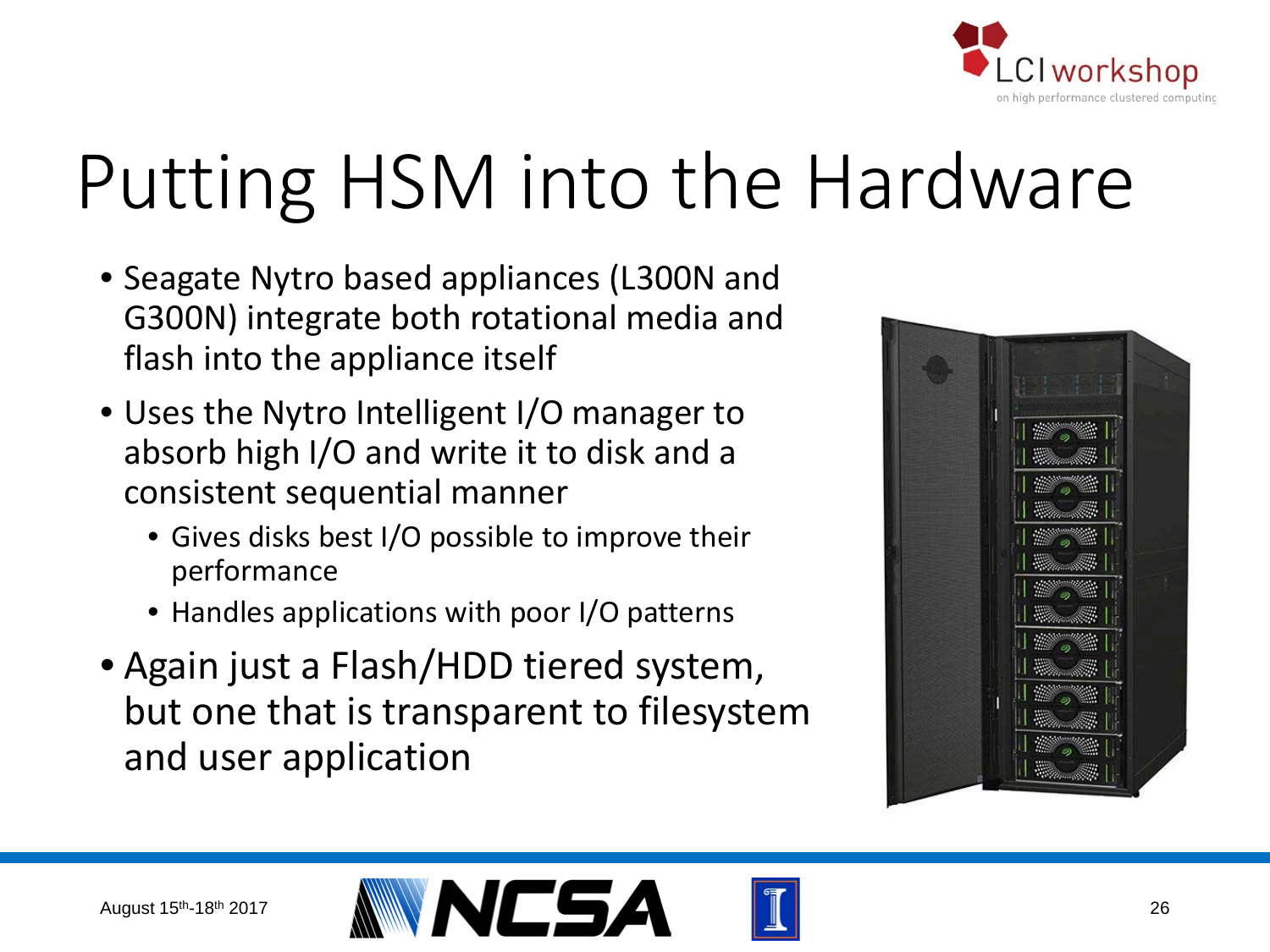

# Looking Toward the Future

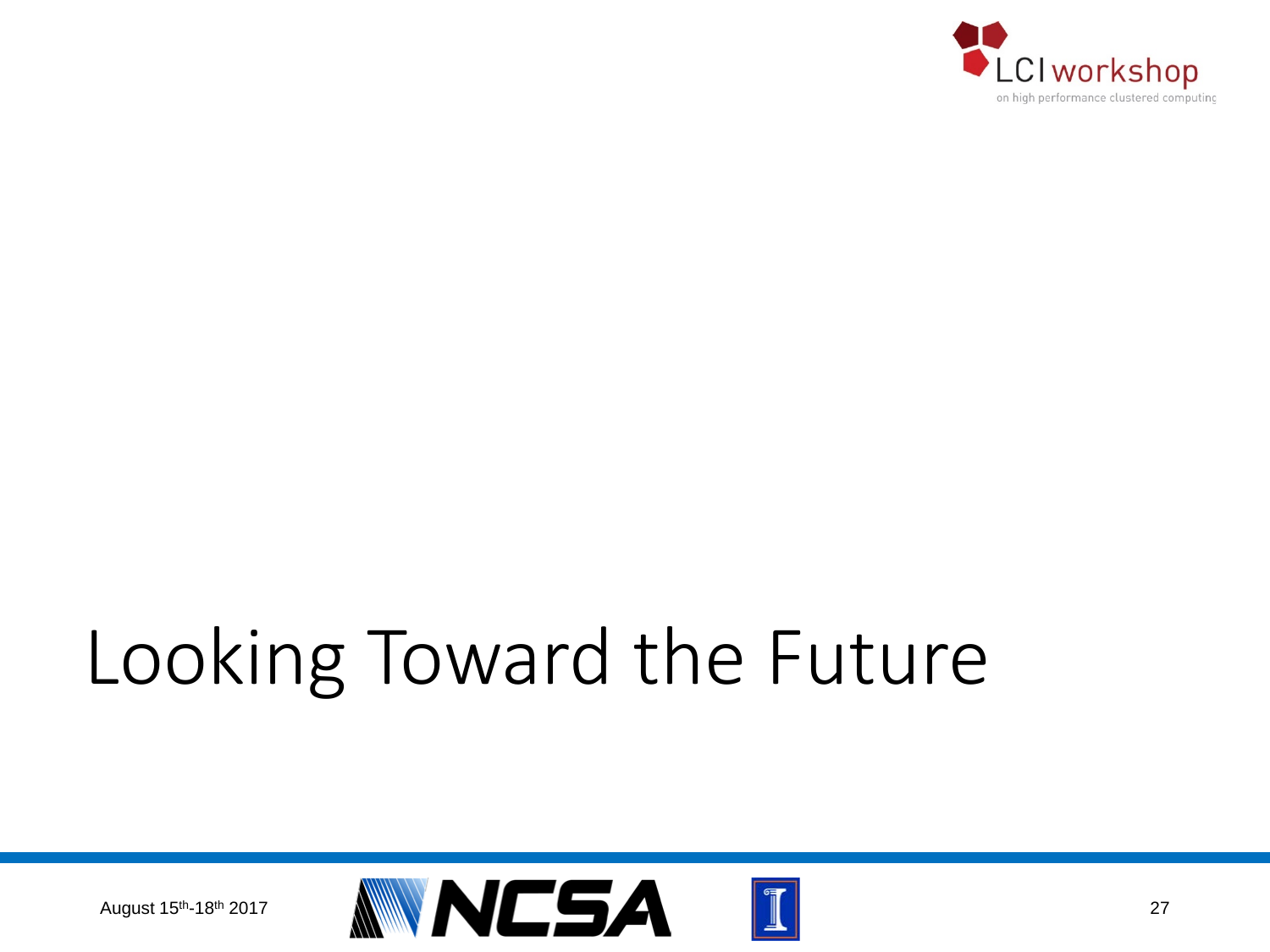

# Tackling the Challenges

- Using job scheduling tools to coordinate data movement between tiers
	- Job dependencies that run staging requests for data that have to be completed before scheduler launches the actual job
- Ensuring robust bandwidth between tiers to reduce the ability of data migrations constraining I/O bandwidth
- Fine tuning data movement policies to ensure data is moved only when necessary and in an efficient manner as possible

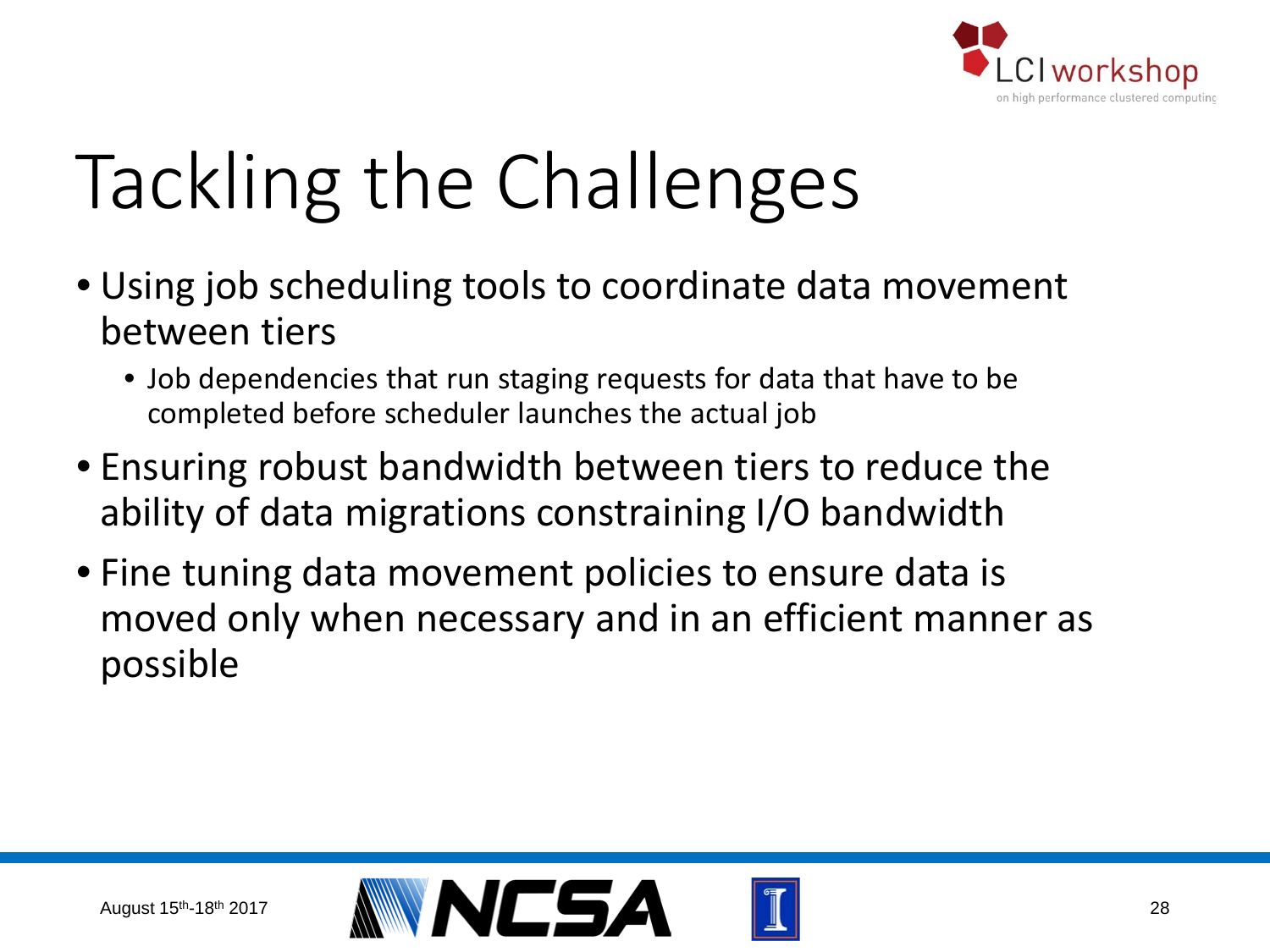

# Tackling the Challenges

- Leveraging new storage medias
	- Even within rotational media there are different technologies with different characteristics: PMR, SMR, HAMR
	- NVME Flash
	- 3D XPoint Technology
- Leveraging more distributed name space abilities
	- DNE 2 in Lustre improved metadata performance and thus HSM performance abilities
	- New GlusterFS core engine will improve performance and scalability
- More software development from companies
	- Companies are putting effort in, especially slow tier vendors to write bridge code to allow file systems like Lustre or Spectrum Scale to talk to their deep storage appliance



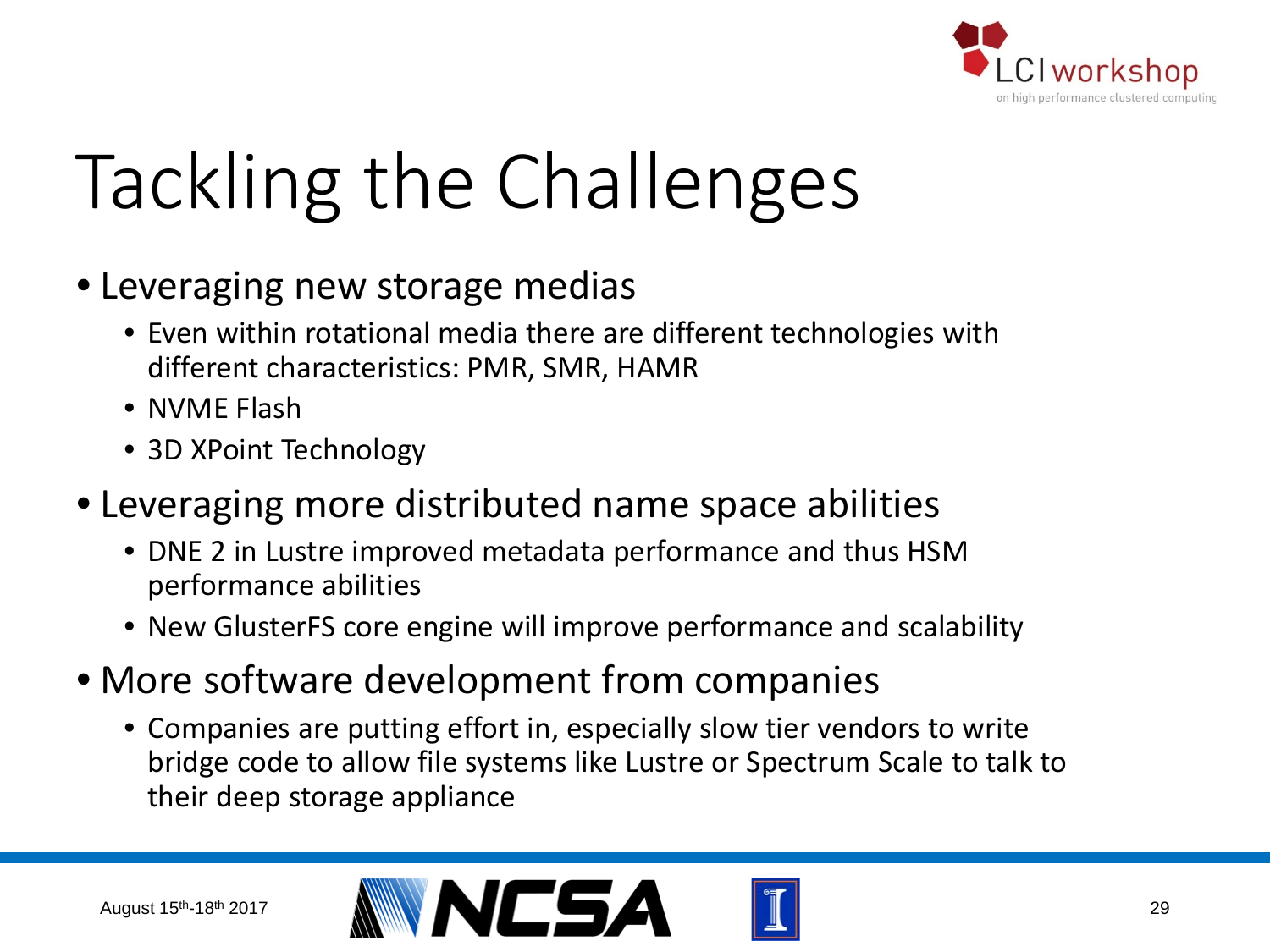

## HSM Projections

- Increase in the number of storage tiers in the stack, we're already seeing it
	- Memory
	- In-node flash
	- File System Flash
	- HDD
	- SMR
	- Object
	- Tape
- With tier count increasing their will be an increase in complexity in terms of tracking where data sits

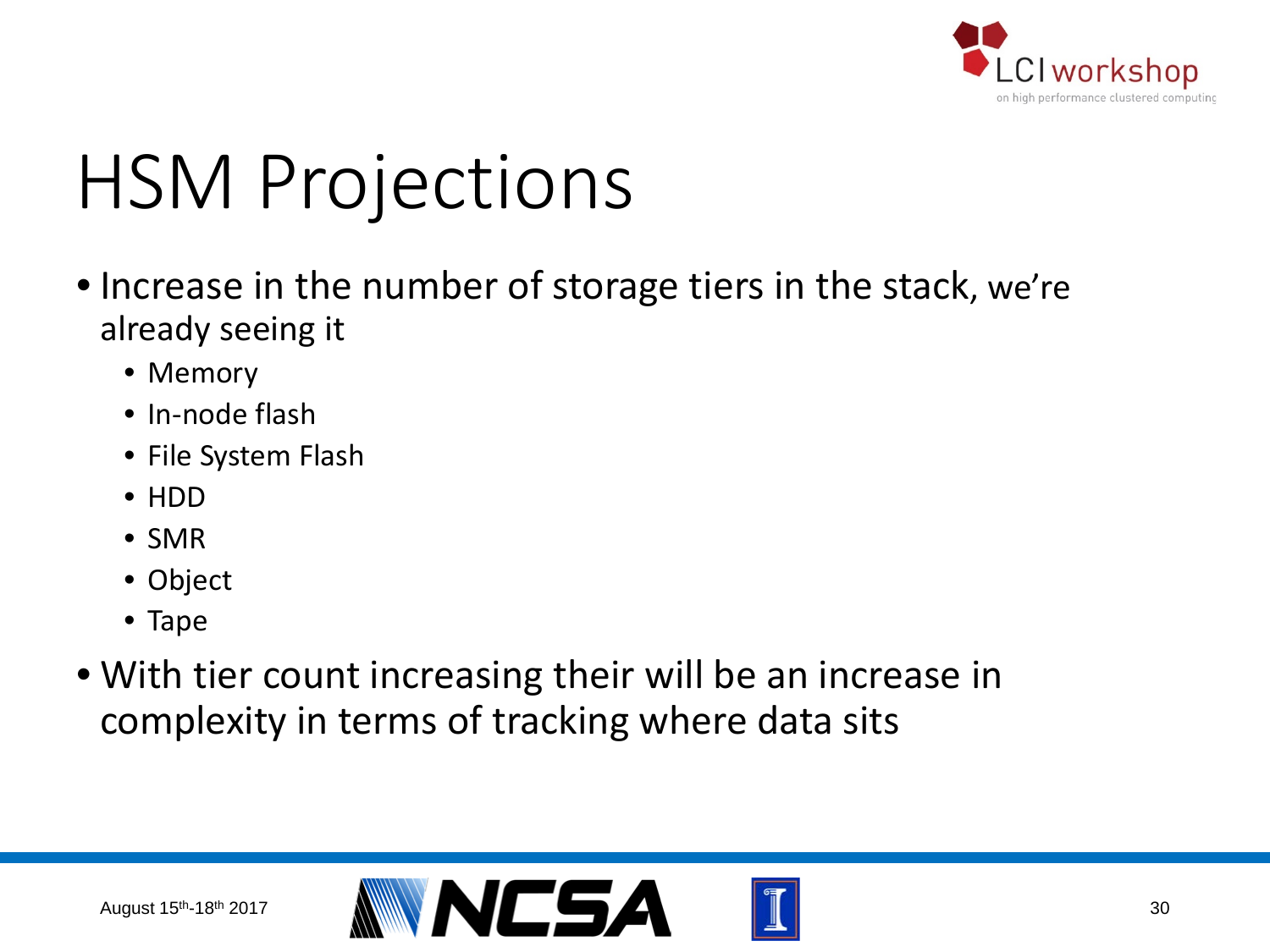

## HSM Projections

- Migration away from tape based storage tiers for all but some of the largest systems
	- Tape while low in cost, requires specialized skills to administer and maintain
	- Finding talent to run the systems is becoming more difficult
	- Economies of scale with falling disk prices means that more data is necessary to justify the cost of tape
- More file systems gaining features related to HSM
	- Very popular feature and is a big bonus to a file system that can support it well and reliably
	- Some of the "smaller" file systems will/have start seeing better adoption

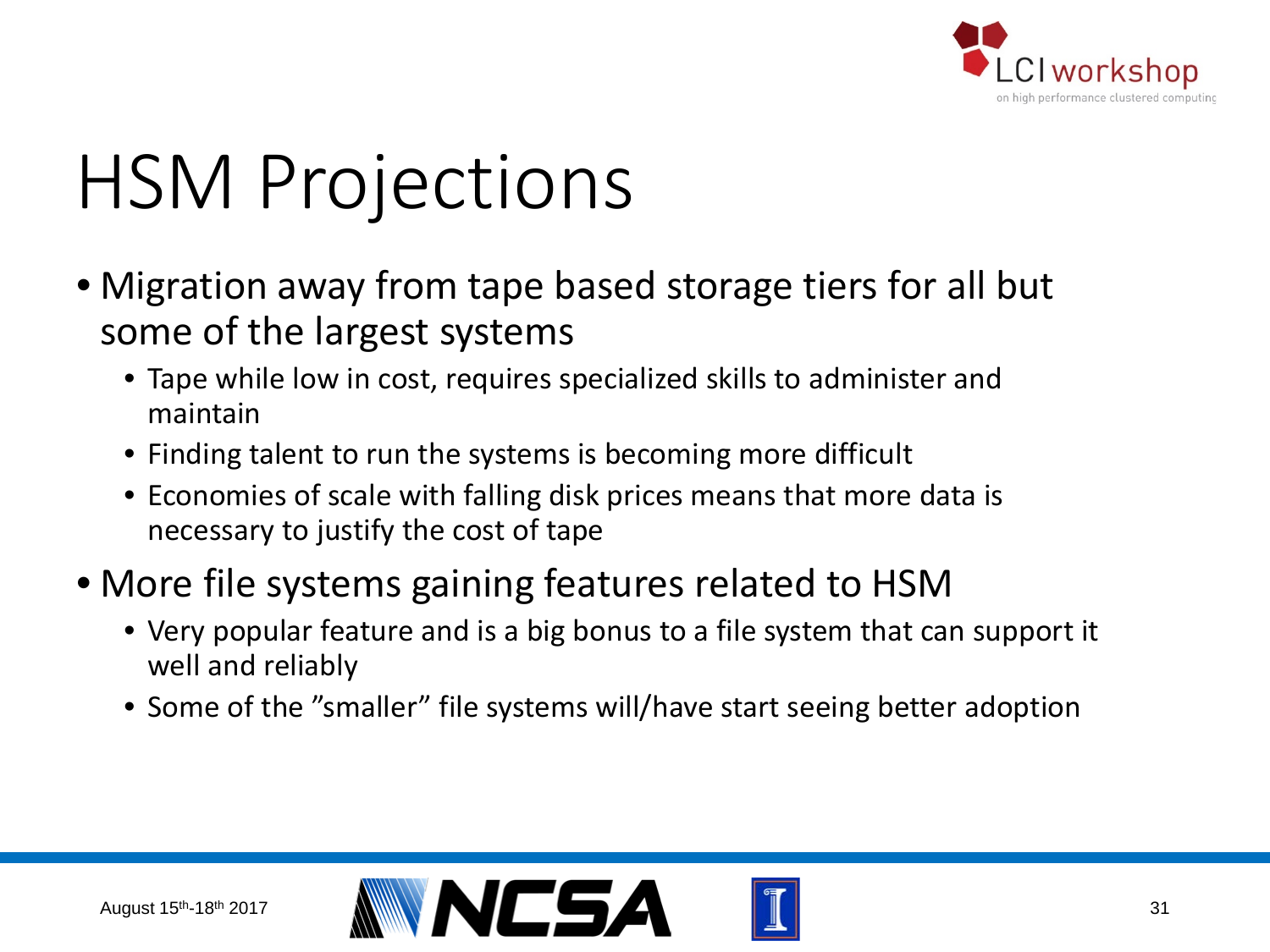

## HSM Projections

- Flipping the paradigm over and having the lower storage tier hold file state of all objects in the file system
- Larger capacity tier could have easier time handling the file state information
- When data is needed up on the fast storage tier, necessary files are pushed up into hot storage space
	- Once job is completed, new and changed files are then merged back into the capacity tier below
	- Conceptually similar to how git control works
	- Simplifies tracking of the files state, but could be complex in the ability to merge files back into lower level correctly

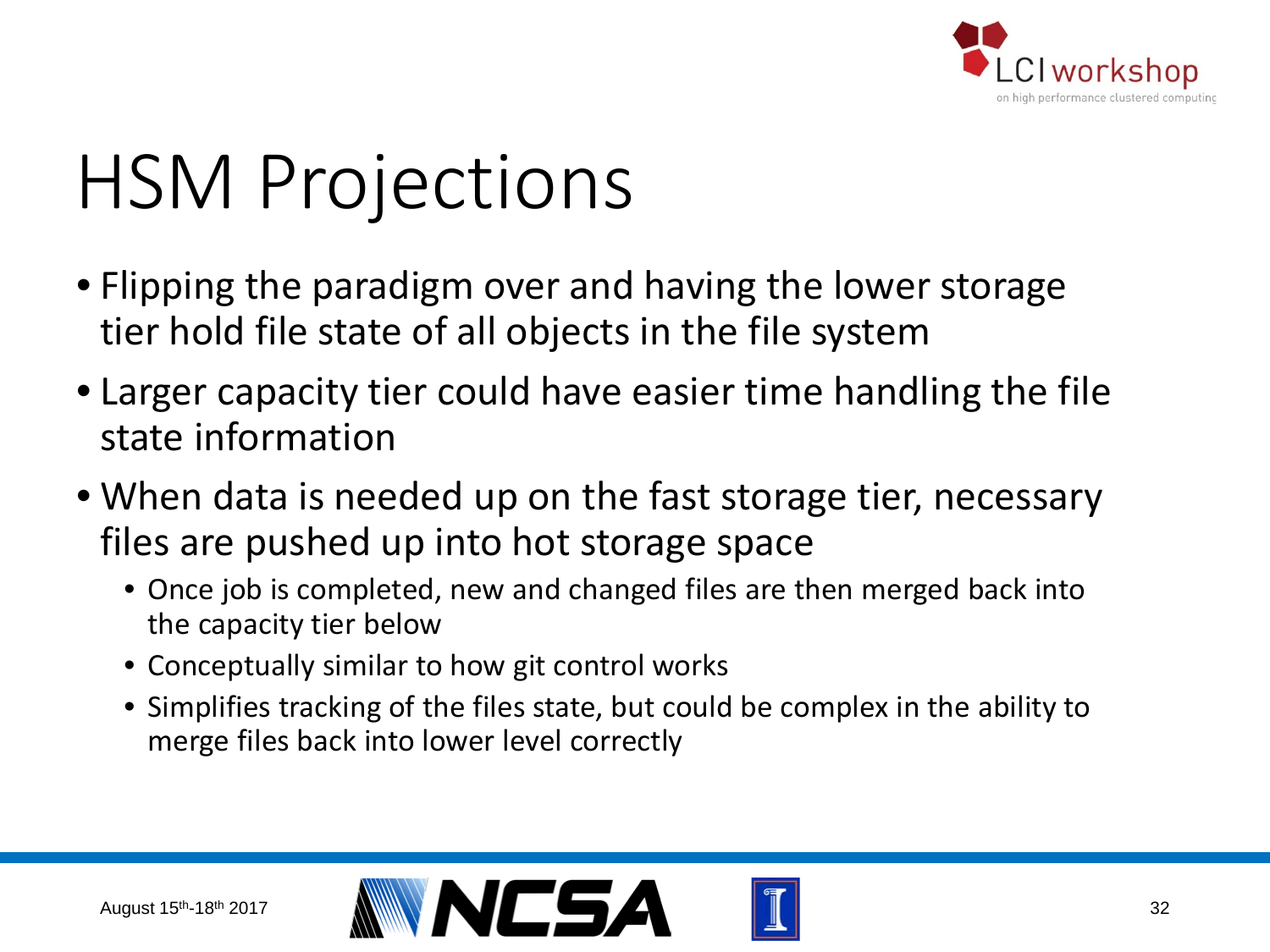

# Acknowledgements

- Members of the SET group at NCSA for slide content & review
- Members of the steering committee for slide review